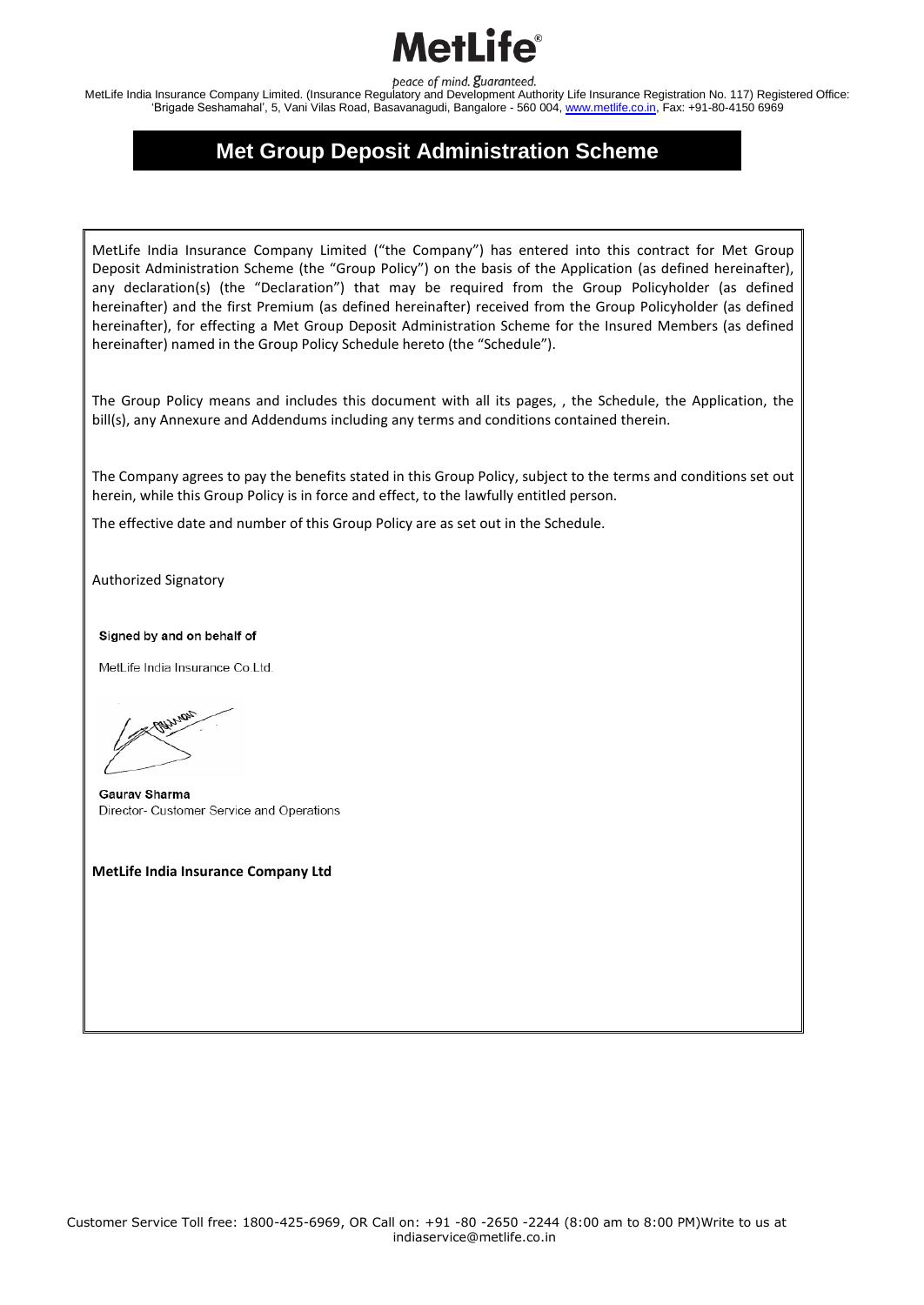MetLife India Insurance Company Limited. (Insurance Regulatory and Development Authority Life Insurance Registration No. 117) Registered Office: 'Brigade Seshamahal', 5, Vani Vilas Road, Basavanagudi, Bangalore - 560 004, www.metlife.co.in, Fax: +91-80-4150 6969

| <b>Table of Contents</b> |               |                                                                         |                |  |  |  |
|--------------------------|---------------|-------------------------------------------------------------------------|----------------|--|--|--|
| Section                  |               | Page No.                                                                |                |  |  |  |
| 1.0                      |               | Definitions                                                             |                |  |  |  |
| 2.0                      | Contributions | $\overline{7}$                                                          |                |  |  |  |
| 3.0                      |               | <b>Policy Benefits</b>                                                  | 7              |  |  |  |
|                          | 3.1           | Benefits on Retirement or Resignation or Termination of Service         | $\overline{7}$ |  |  |  |
|                          | 3.2           | Benefits on Death before the Normal Retirement Age                      | $\overline{7}$ |  |  |  |
| 4.0                      |               | Group Life Cover                                                        | $8 - 9$        |  |  |  |
|                          | 4.1           | For the Members joining the Group Policy on the Effective Date of Group | 8              |  |  |  |
|                          | 4.1.2         | <b>New Member Addition</b>                                              | 8              |  |  |  |
|                          | 4.2           | Limited Liability                                                       | 9              |  |  |  |
| 5.0                      | Premiums      |                                                                         | 9              |  |  |  |
|                          | 5.1           | <b>Premium Rates</b>                                                    | 9              |  |  |  |
|                          | 5.2           | <b>Payment of Premiums</b>                                              | 9              |  |  |  |
|                          | 5.3           | Grace period                                                            | 9              |  |  |  |
| 6.0                      |               | Administration of Fund                                                  | $9 - 11$       |  |  |  |
|                          | 6.1           | General                                                                 | 9              |  |  |  |
|                          | 6.2           | <b>Interest Credit</b>                                                  | 10             |  |  |  |
|                          | 6.3           | Payout                                                                  | 10             |  |  |  |
|                          | 6.4           | Applicability of Guarantee                                              | 11             |  |  |  |
|                          | 6.5           | Changes to Terms & Conditions                                           | 11             |  |  |  |
| 7.0                      |               | Claims / Payouts                                                        | $11 - 12$      |  |  |  |
|                          | 7.1           | Notification of Claim                                                   | 11             |  |  |  |
|                          | 7.2           | Filing of Claim                                                         | 11             |  |  |  |
|                          | 7.3           | Processing of Claim                                                     | 12             |  |  |  |
|                          | 7.4           | Repudiation of claim for the Group Life Cover                           | 12             |  |  |  |
|                          | 7.5           | Exclusion applicable for the Group Life Cover                           | 12             |  |  |  |
|                          | 7.6           | Transfer of Equitable Interest                                          | 12             |  |  |  |
| 8.0                      | Termination   |                                                                         | $13 - 14$      |  |  |  |
|                          | 8.1           | Termination of Group Life Cover for Members                             | 13             |  |  |  |
|                          | 8.2           | <b>Termination of Benefits</b>                                          | 13             |  |  |  |
|                          | 8.3           | By the Group Policyholder                                               | 13             |  |  |  |
|                          | 8.4           | By the Company                                                          | 13-14          |  |  |  |
|                          | 8.5           | <b>Automatic Termination</b>                                            | 14             |  |  |  |
|                          | 8.6           | Reinstatement                                                           | 14             |  |  |  |
| 9.0                      |               | <b>General Terms</b>                                                    | $14-17$        |  |  |  |
|                          | 9.1           | Generality                                                              | 14             |  |  |  |
|                          | 9.2           | Admissibility                                                           | 14             |  |  |  |
|                          | 9.3           | <b>Future Membership</b>                                                | 14             |  |  |  |
|                          | 9.4           | <b>Evidence of Age</b>                                                  | 14             |  |  |  |
|                          | 9.5           | Evidence of Insurability                                                | 14             |  |  |  |
|                          | 9.6           | Providing the Data, other requirements for administration & settlement  | 14             |  |  |  |
|                          | 9.7           | Modifications to the Group Policy                                       | 14             |  |  |  |
|                          | 9.8           | Intimation of variation of benefits                                     | 15             |  |  |  |
|                          | 9.9           | Non-assignment of benefits                                              | 15             |  |  |  |
|                          | 9.10          | Availability of Loans                                                   | 15             |  |  |  |
|                          | 9.11          | Limited Liability of the Company                                        | 15             |  |  |  |
|                          | 9.12          | Discharge                                                               | 15             |  |  |  |

Customer Service Toll free: 1800-425-6969, OR Call on: +91 -80 -2650 -2244 (8:00 am to 8:00 PM)Write to us at indiaservice@metlife.co.in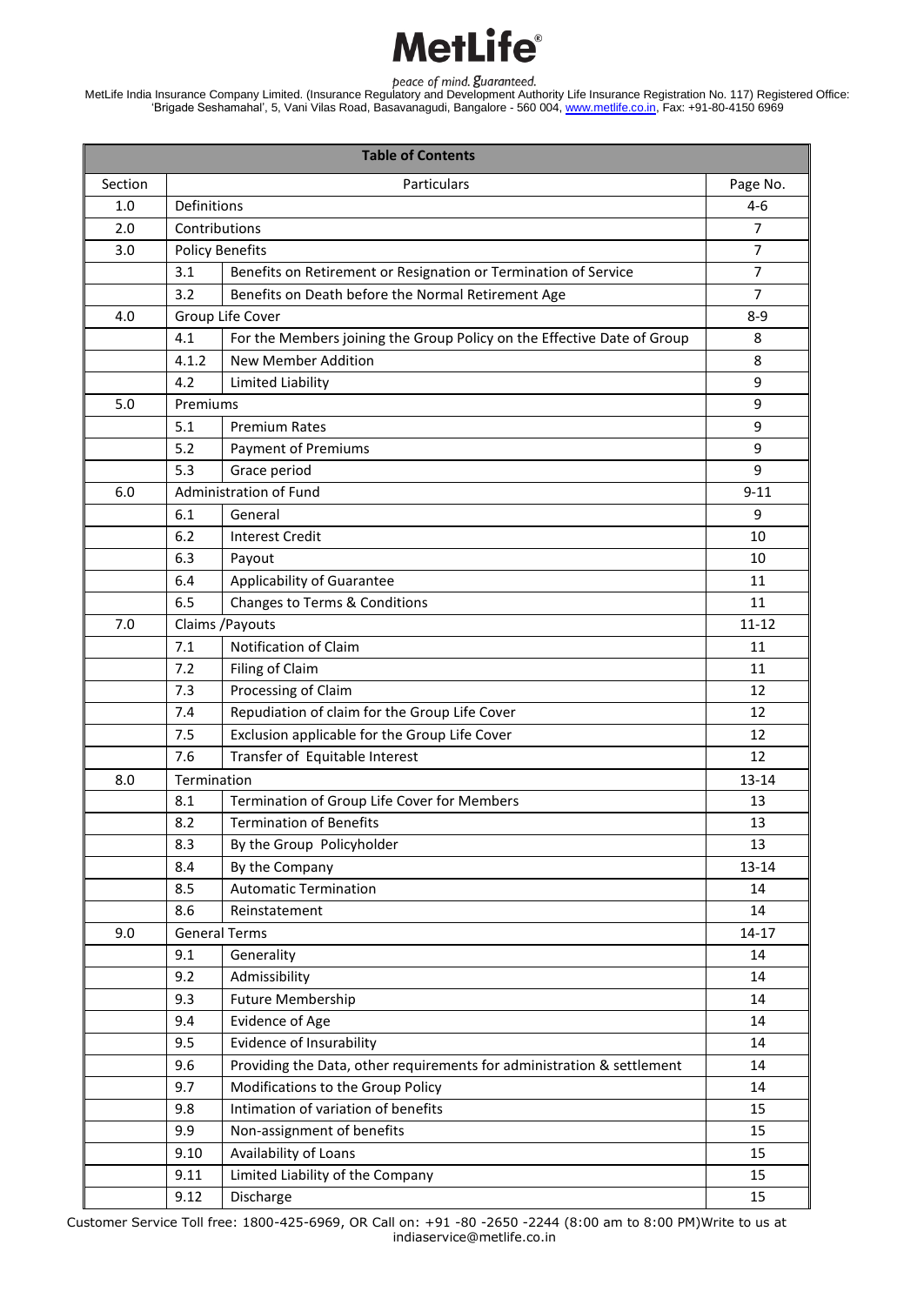|      | 9.13 | <b>Statutory Orders and Provisions</b> | 15 |
|------|------|----------------------------------------|----|
|      | 9.14 | Free look provision                    | 16 |
|      | 9.15 | <b>Medical Report</b>                  | 16 |
|      | 9.16 | Governing Laws and Jurisdiction        | 16 |
|      | 9.17 | Incontestability                       | 16 |
|      | 9.18 | <b>Disclosure</b>                      | 16 |
|      | 9.19 | Taxes                                  | 16 |
|      | 9.20 | <b>Breach of Warranty</b>              | 16 |
|      | 9.21 | <b>Address for Communications</b>      | 17 |
| 10.0 |      | Grievance Redressal Mechanism          | 17 |
|      | 10.1 | Designated Authority in the Company    | 17 |
|      | 10.2 | Insurance Ombudsman                    | 17 |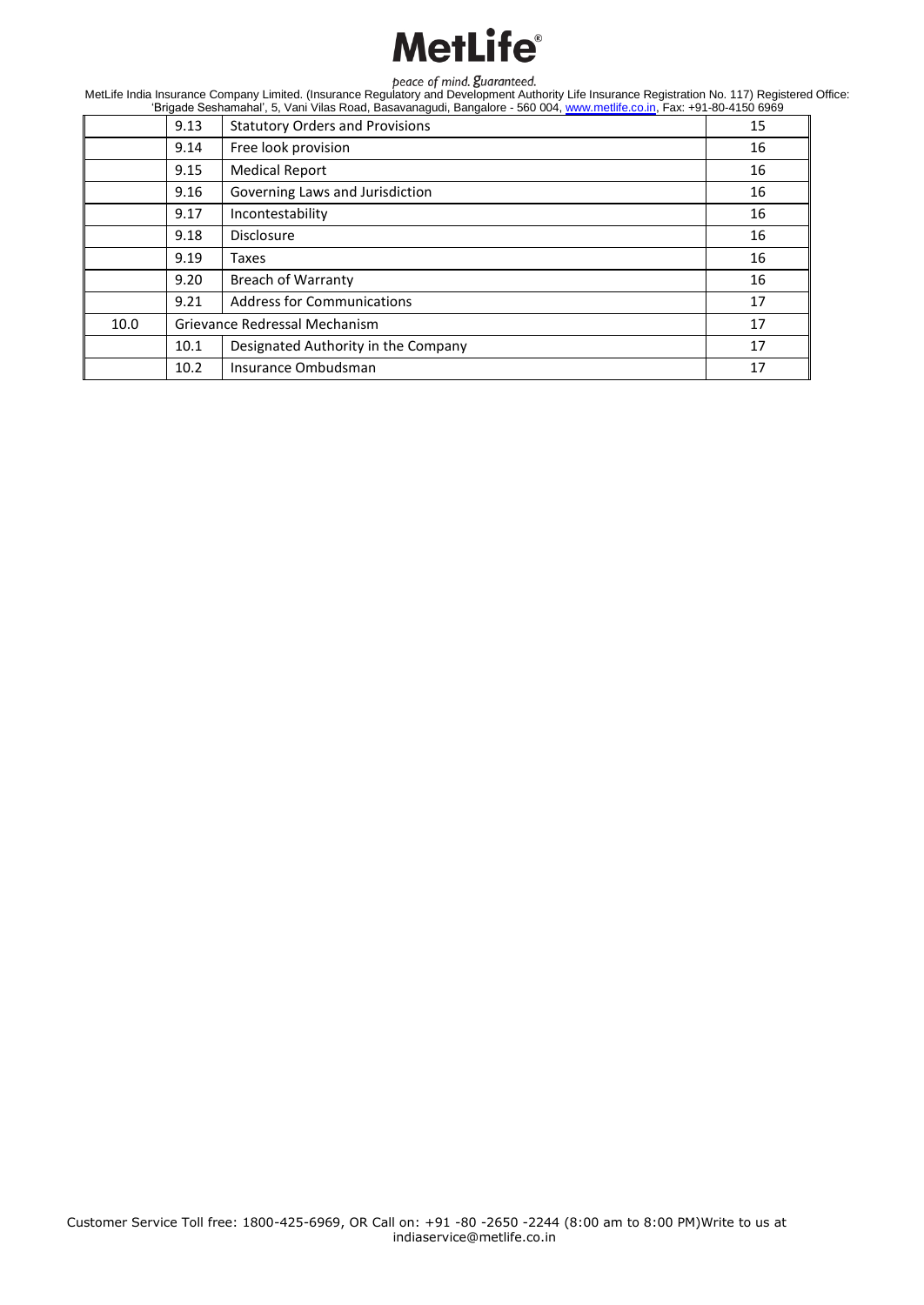| 1.0  | <b>Definitions</b>                                  |                      |                                                                                                                                                                                                                                                                                                                                                                                                                                                     |  |  |
|------|-----------------------------------------------------|----------------------|-----------------------------------------------------------------------------------------------------------------------------------------------------------------------------------------------------------------------------------------------------------------------------------------------------------------------------------------------------------------------------------------------------------------------------------------------------|--|--|
| 1.1  | "Account"                                           |                      | Shall mean a mechanism established for crediting all Contributions<br>received during a Policy year including any interest earned thereon and<br>any payout made out of this Account.                                                                                                                                                                                                                                                               |  |  |
|      |                                                     |                      | The Group Policy may consist of more than one account at any point of<br>time. If any payments are to be made, such payments will be made from<br>the latest account, i,e the payouts are made out on a LIFO (Last In First<br>Out) basis.                                                                                                                                                                                                          |  |  |
| 1.2  | "Account Value"                                     |                      | Shall mean the amount standing to the credit of each Account and is the<br>sum of all contributions received during a Policy year along with credited<br>interest, if any and adjusted for any payout made till date, if any from that<br>particular year's annual contribution.                                                                                                                                                                    |  |  |
| 1.3  | "Policy Benefit"                                    |                      | Shall mean the benefits payable by way of Gratuit or Leave Encashment,<br>as applicable, with respect to an Insured Member for the period of service<br>rendered by him/her with the Group Policyholder as per the rules of the<br>Scheme formulated by the Group Policyholder from time to time and is<br>subject to statutory requirements as may be applicable. The Policy Benefit<br>opted under this Group Policy is a s shown in the Schedule |  |  |
| 1.4  | "Annual<br>Renewal<br>Date"/"Policy<br>Anniversary" |                      | Shall mean the date on which the Group Policy is due for renewal and is as<br>stated in the Schedule.                                                                                                                                                                                                                                                                                                                                               |  |  |
| 1.5  | "Accumulation<br>Period"                            |                      | A period starting from the date on which the Contribution(s) is/are<br>received and continuing till the completion of 5 consecutive Policy<br>Anniversaries                                                                                                                                                                                                                                                                                         |  |  |
| 1.6  | "Application"                                       |                      | Shall mean the proposal form and any other information given to the<br>Company to decide whether and on what terms to issue this Group Policy.                                                                                                                                                                                                                                                                                                      |  |  |
| 1.7  | "Statutory<br>Gratuity<br>Benefits "                |                      | Shall mean the benefits as specified and subject to the conditions as<br>prescribed under the Payment of Gratuity Act, 1972, as amended from<br>time to time.                                                                                                                                                                                                                                                                                       |  |  |
| 1.8  | "Extraordinary<br><b>Gratuity Benefits"</b>         |                      | Shall mean the benefits higher than that stipulated under the provisions of<br>Payment of Gratuity Act, 1972, as amended from time to time. If this<br>Group Policy provides for Extraordinary Gratuity Benefits the details of the<br>same shall be provided in the Schedule to this Group Policy.                                                                                                                                                 |  |  |
| 1.9  | "Beneficiary"                                       | $\ddot{\phantom{a}}$ | The person or persons last nominated by an Insured Member and<br>registered with the Group Policyholder and the Company to receive the<br>benefits under this Group Policy in the event of the Insured Member's<br>death while being covered under this Group Policy.                                                                                                                                                                               |  |  |
| 1.10 | "Contribution"                                      |                      | Amount payable by the Group Policyholder to the Company for providing<br>the Policy Benefits, as set out in the Schedule, to the Insured Members<br>covered under the Group Policy. Such amount will be arrived at based on<br>an actuarial valuation.                                                                                                                                                                                              |  |  |
| 1.11 | "Coverage/Group<br>Life Cover"                      | $\ddot{\cdot}$       | Shall mean the one year renewable term insurance cover provided to<br>Insured Members under this Group Policy.                                                                                                                                                                                                                                                                                                                                      |  |  |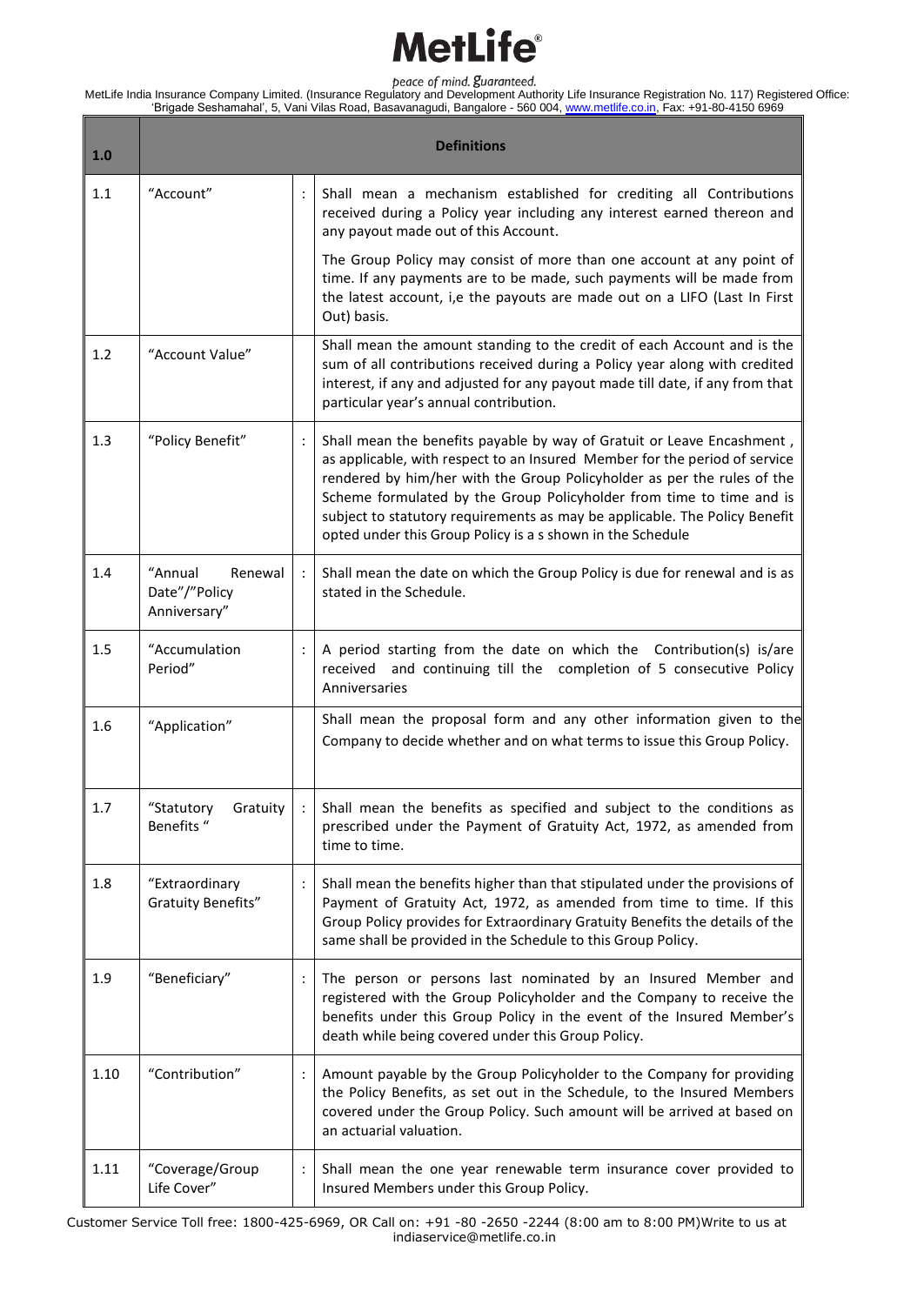| 1.12 | "Coverage<br>Amount/Sum<br>Assured"       |                             | Shall mean the amount of cover available to each Insured Member under<br>the one year renewable term insurance for whom the coverage is<br>accepted by the Company and is as set out in the Schedule.                                                        |
|------|-------------------------------------------|-----------------------------|--------------------------------------------------------------------------------------------------------------------------------------------------------------------------------------------------------------------------------------------------------------|
| 1.13 | "Claim"                                   |                             | Shall mean a claim towards the Coverage Amount available against an<br>Insured Member, on the occurrence of the Insured Event.                                                                                                                               |
| 1.14 | "Effective<br>Date<br>of<br>Coverage"     |                             | Shall mean the date an Eligible Member becomes an Insured Member<br>under this Group Policy. i.e., the date on which the Company accepts the<br>risk, subject to the provisions of Article 4.                                                                |
| 1.15 | "Effective<br>Date<br>of<br>Group Policy" | $\mathcal{L}^{\mathcal{L}}$ | Shall mean the date the Group Policy takes effect.                                                                                                                                                                                                           |
| 1.16 | "Eligible Member"                         | $\ddot{\phantom{a}}$        | Shall mean the person(s) who meet the eligibility criteria as stated in the<br>Schedule and thus become eligible to be covered.                                                                                                                              |
| 1.17 | "Employer"                                |                             | Employer is as mentioned in the Schedule.                                                                                                                                                                                                                    |
| 1.18 | "Free Cover Limit"                        |                             | Shall mean the Maximum Face Amount as stated in the Schedule that can<br>be accepted on an Insured Member on a group basis with simple tests of<br>insurability agreed to by the company and without individual evidence of<br>health on the insured member. |
|      |                                           |                             | The Free Cover Limit for the Group shall be determined based on the<br>internal Underwriting guidelines established by the Company fro time to<br>time and is as set out in the Schedule.                                                                    |
| 1.19 | "Fund"                                    |                             | Shall mean the fund comprising of the Employer's Contributions available<br>under the Accounts forming part of this Group Policy, which is<br>administered by the Company towards payment of the Gratuity Benefits<br>and Leave Encashment payments.         |
| 1.20 | "Gratuity Benefits"                       |                             | Shall mean the Statutory Gratuity benefits or the Extraordinary Gratuity<br>Benefits, as applicable, and is as set out in the Schedule                                                                                                                       |
| 1.21 | "Group"                                   |                             | Means the Eligible Employees of the Employer, covered under this Group<br>Policy being issued to the Group Policyholder                                                                                                                                      |
| 1.22 | "Group Policyholder"                      |                             | Shall mean the Trust or the Employer or the entity named in the Schedule                                                                                                                                                                                     |
| 1.23 | "Individual<br>Underwriting"              |                             | Shall mean the process of identifying and classifying the potential degree<br>of mortality risk represented by an Insured Member.                                                                                                                            |
| 1.24 | "Insured Event"                           |                             | For the purpose of the Group Life Cover shall mean the death of a<br>Member under the circumstances covered in this Group Policy, subject to<br>the exclusionary provisions mentioned under Article 7.5 of this Group<br>Policy.                             |
| 1.25 | "Member / Insured<br>Member"              |                             | Shall mean an Eligible Member for whom the Company has agreed to<br>extend Coverage and whose name is part of the relevant bill issued by the<br>Company.                                                                                                    |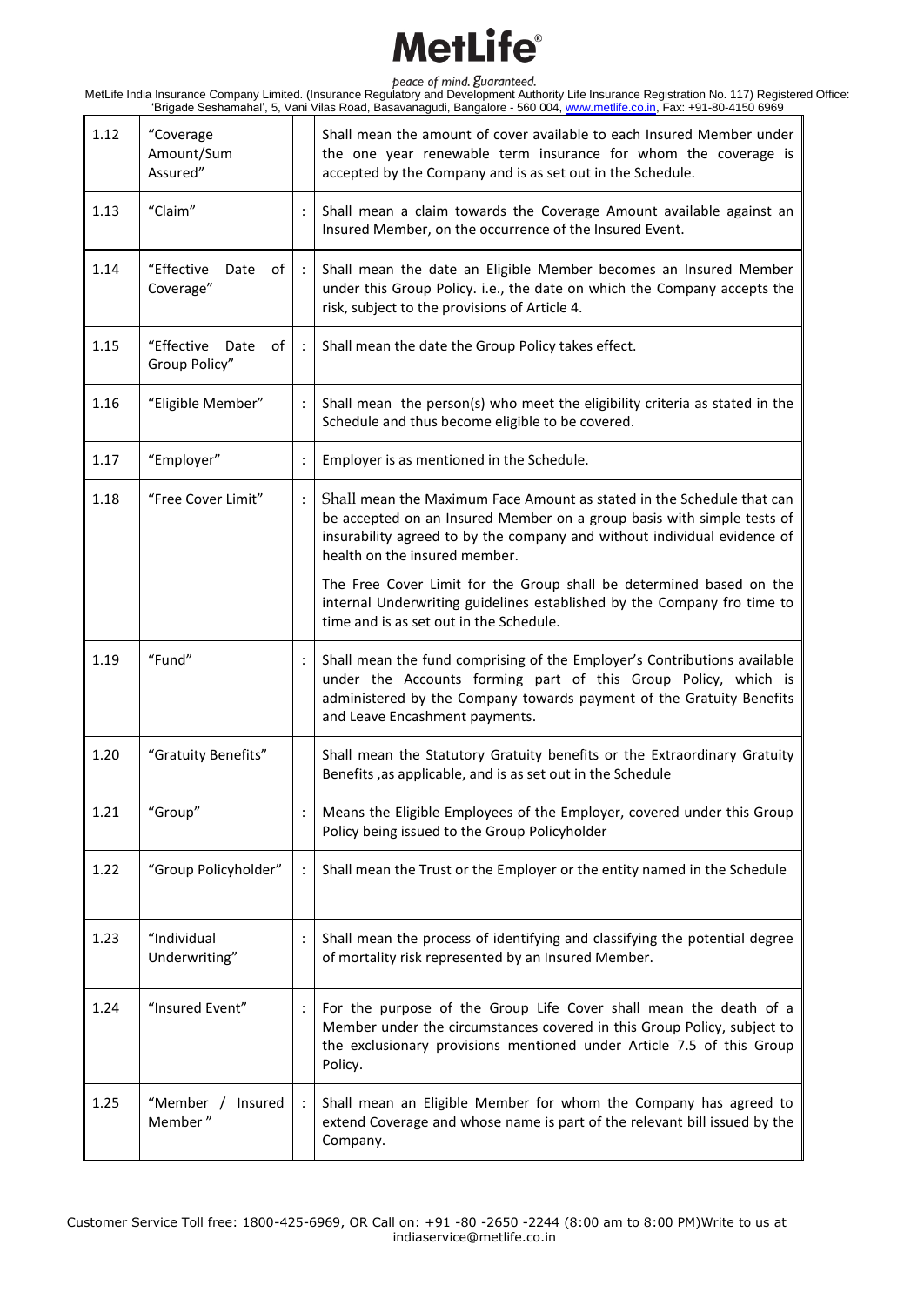| 1.26 | "Normal Retirement<br>Age"         |                      | Shall mean the age at which Member(s) is/ are required to retire from the<br>services of the Employer, as per the of the Employer's policies.                                                                                                                                                                     |
|------|------------------------------------|----------------------|-------------------------------------------------------------------------------------------------------------------------------------------------------------------------------------------------------------------------------------------------------------------------------------------------------------------|
| 1.27 | Value<br>Market<br>Adjustment      |                      | Shall mean the difference between the market value of the underlying<br>assets purchased using the Contributions at the time of<br>payout/withdrawal and the book value of the underlying assets at the<br>time of purchase.                                                                                      |
| 1.28 | "Premium"                          |                      | Shall mean the one or more regular payments required to be made from<br>time to time by the Group Policyholder to keep the Group Life Cover in<br>force in respect of all Members including new Members.                                                                                                          |
| 1.29 | "Premium Due Date"                 |                      | Shall mean the date(s) on which Premium becomes payable and is (are) as<br>mentioned in the Schedule.                                                                                                                                                                                                             |
| 1.30 | "Scheme"                           |                      | Shall mean the Gratuity or Leave Encashment scheme which is to be<br>administered under this Master Policy and is set out in the Schedule.                                                                                                                                                                        |
| 1.31 | "Surrender Penalty"                |                      | Surrender Penalty is the penalty payable, in the event applicable by the<br>Group Policyholder to the Company upon termination of the Group Policy.<br>The Surrender Penalty is as set out in Article 8.2.                                                                                                        |
| 1.32 | "Trust" / "Trustees"               | $\ddot{\phantom{a}}$ | Trust shall mean the trust set up by the Employer for administering the<br>Scheme for their Eligible Employees and Trustees shall mean the trustees<br>appointed by the Employer to manage the Trust. For the purpose of this<br>Group Policy the terms "Trust" and "Trustees" have been used<br>interchangeably. |
| 1.33 | "Trust Deed"                       | $\ddot{\cdot}$       | Means the Trust Deed executed by the Employer for establishing the<br>Trust.                                                                                                                                                                                                                                      |
| 1.34 | "Total Sum Assured"                | $\ddot{\cdot}$       | Total Sum Assured is the sum of the Coverage available under this Group<br>Policy and any other life coverage on the Insured Member taken by the<br>Group Policyholder with MetLife India Insurance Company Limited.                                                                                              |
| 1.35 | "Writing"                          | $\cdot$              | A record which is on or transmitted by paper or electronic media which is<br>acceptable to the Company and consistent with applicable law.                                                                                                                                                                        |
| 1.36 | <b>Business</b><br>Day/Working Day |                      | All working days of the Company's Registered office                                                                                                                                                                                                                                                               |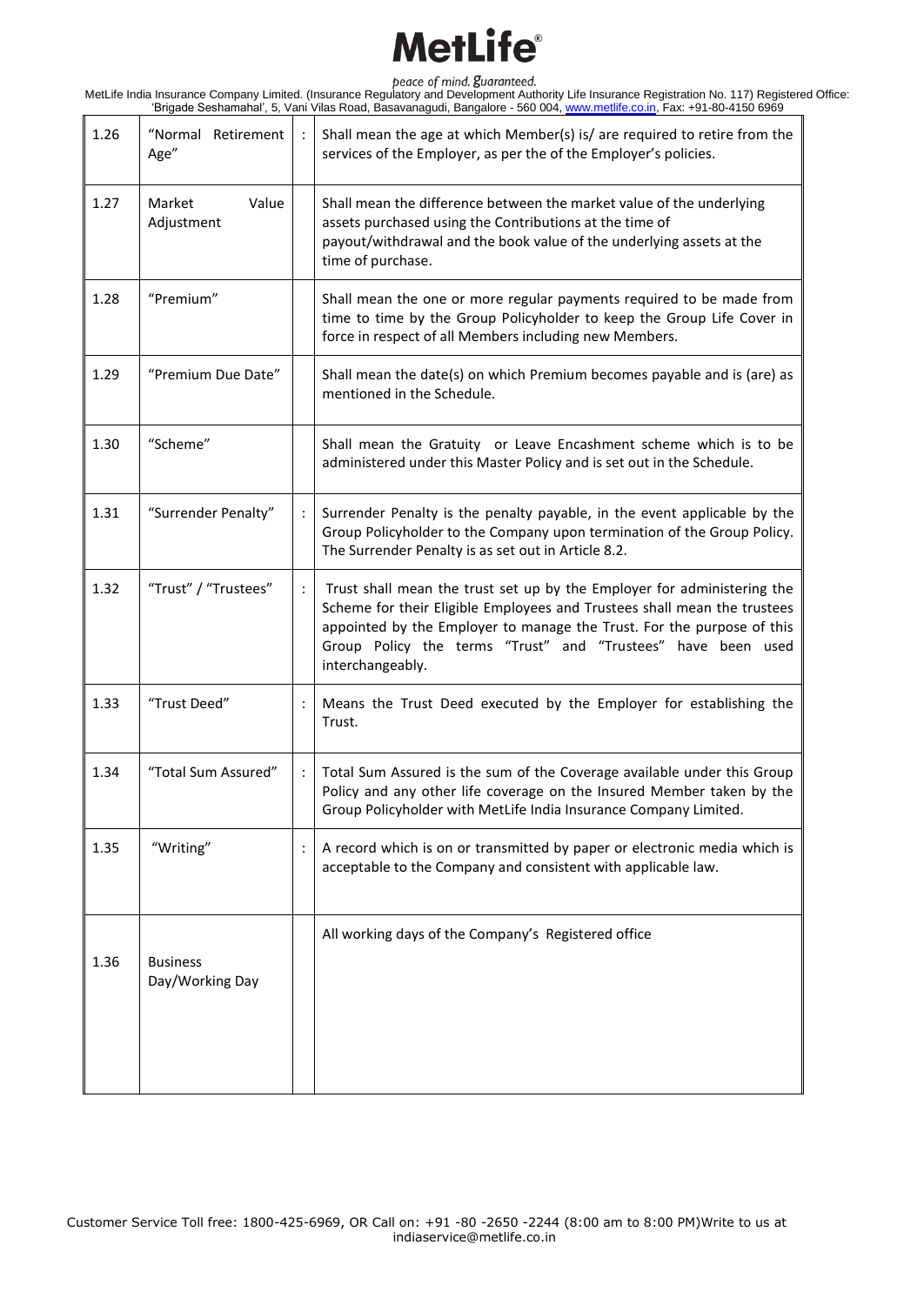| 2.0   | <b>Contributions</b>                                                                                                                                                                                                                                                                                                             |                                                                                                                                                                                                                                                                                                                                                                                                                                                                                                          |  |  |
|-------|----------------------------------------------------------------------------------------------------------------------------------------------------------------------------------------------------------------------------------------------------------------------------------------------------------------------------------|----------------------------------------------------------------------------------------------------------------------------------------------------------------------------------------------------------------------------------------------------------------------------------------------------------------------------------------------------------------------------------------------------------------------------------------------------------------------------------------------------------|--|--|
| 2.1   | The Group Policy Holder shall pay the Company such contributions as may required to meet the liability to the<br>Members under the Scheme. The amount of Contributions may be determined as of the Effective Date of<br>the Group Policy and on each contribution anniversary on the basis of actuarial valuation of the Scheme. |                                                                                                                                                                                                                                                                                                                                                                                                                                                                                                          |  |  |
| 2.2   | may be paid in instalments.                                                                                                                                                                                                                                                                                                      | The Group Policyholder, in case of a Gratuity scheme, may pay, at its sole discretion, additional Contributions<br>towards past service of one or more Members with the Group Policyholder. These past service contributions                                                                                                                                                                                                                                                                             |  |  |
| 2.3   |                                                                                                                                                                                                                                                                                                                                  | The Group Policyholder is solely responsible for making payments of Contributions in time as and when due.<br>The Company is not required to receive Contributions from anyone other than the Group Policyholder.                                                                                                                                                                                                                                                                                        |  |  |
|       | 3.0 Policy Benefits                                                                                                                                                                                                                                                                                                              |                                                                                                                                                                                                                                                                                                                                                                                                                                                                                                          |  |  |
|       |                                                                                                                                                                                                                                                                                                                                  | IN THE EVENT THAT THE SCHEME IS FOR THE PURPOSE OF PROVIDING GRATUITY<br><b>BENEFIT</b>                                                                                                                                                                                                                                                                                                                                                                                                                  |  |  |
|       |                                                                                                                                                                                                                                                                                                                                  | If the Policy Benefits Payable are Statutory Gratuity Benefits<br>After completion of 5 years of Service, the benefits payable for any Member from the<br>Fund shall be an amount equal to 15 days' Salary (last drawn prior to the date of the<br>termination of the Member's Service with the Employer) for each year of completed<br>service, computed as per the provisions of and subject to the maximum limits specified<br>under the Payment of Gratuity Act, 1972, as amended from time to time. |  |  |
|       |                                                                                                                                                                                                                                                                                                                                  | If Policy Benefits Payable are Extraordinary Gratuity Benefits                                                                                                                                                                                                                                                                                                                                                                                                                                           |  |  |
| 3.1   | <b>Policy Benefits</b><br>on Retirement<br>or Resignation<br>or Termination<br>of Service                                                                                                                                                                                                                                        | The benefits payable from the Fund shall be as provided in the Trust Deed or the Scheme<br>rules and is set out in the Schedule.                                                                                                                                                                                                                                                                                                                                                                         |  |  |
|       |                                                                                                                                                                                                                                                                                                                                  | IN THE EVENT THAT THE SCHEME IS FOR THE PURPOSE OF PROVIDING LEAVE<br><b>ENCASHMENT</b>                                                                                                                                                                                                                                                                                                                                                                                                                  |  |  |
|       |                                                                                                                                                                                                                                                                                                                                  | Upon retirement or resignation or termination of the Member from the services of the<br>Employer, the benefits payable for such Member shall be as per the Trust Deed or the<br>Scheme Rules and shall be as set out in the Schedule.                                                                                                                                                                                                                                                                    |  |  |
|       |                                                                                                                                                                                                                                                                                                                                  | The Group Policy Holder has to inform to to the Company by certifying that a specified<br>amount is payable as benefit to Member(s) on account of their leaving the services of<br>the Group Policyholder. On receipt of the same from the Group Policy Holder, the<br>Company will arrange for the payment of subject to availability of balance in all the<br>Accounts pertaining to this Group Policy.                                                                                                |  |  |
| 3.2   | <b>Policy Benefits</b><br>on Death before<br>the Normal<br><b>Retirement Age</b>                                                                                                                                                                                                                                                 | In addition to the benefits payable under Article 3.1 above, a death benefit equivalent to<br>the Sum Assured as chosen by the Group Policyholder under the Group Life Cover and<br>shown in the Schedule shall b e paid in accordance with Article 3.1.                                                                                                                                                                                                                                                 |  |  |
| 4.1   | <b>Group Life Cover</b>                                                                                                                                                                                                                                                                                                          |                                                                                                                                                                                                                                                                                                                                                                                                                                                                                                          |  |  |
| 4.1.1 | For the Members joining the Group Policy on the Effective Date of Group Policy                                                                                                                                                                                                                                                   |                                                                                                                                                                                                                                                                                                                                                                                                                                                                                                          |  |  |
|       | 4.1.1.1                                                                                                                                                                                                                                                                                                                          | For Eligible Members, for whom the Company has agreed to extend Coverage, and whose<br>Sum Assured/Total Sum Assured is below or equal to the Free Cover Limit, the Coverage<br>shall commence on the Effective Date of Coverage as stated in the Schedule.                                                                                                                                                                                                                                              |  |  |
|       |                                                                                                                                                                                                                                                                                                                                  | For Eligible Member for whom the Company has agreed to extend Coverage and whose Sum<br>Assured/Total Sum Assured is greater than the Free Cover Limit, the Coverage up to the Free<br>Cover Limit shall commence on the Effective Date of Coverage as stated in the Schedule. The                                                                                                                                                                                                                       |  |  |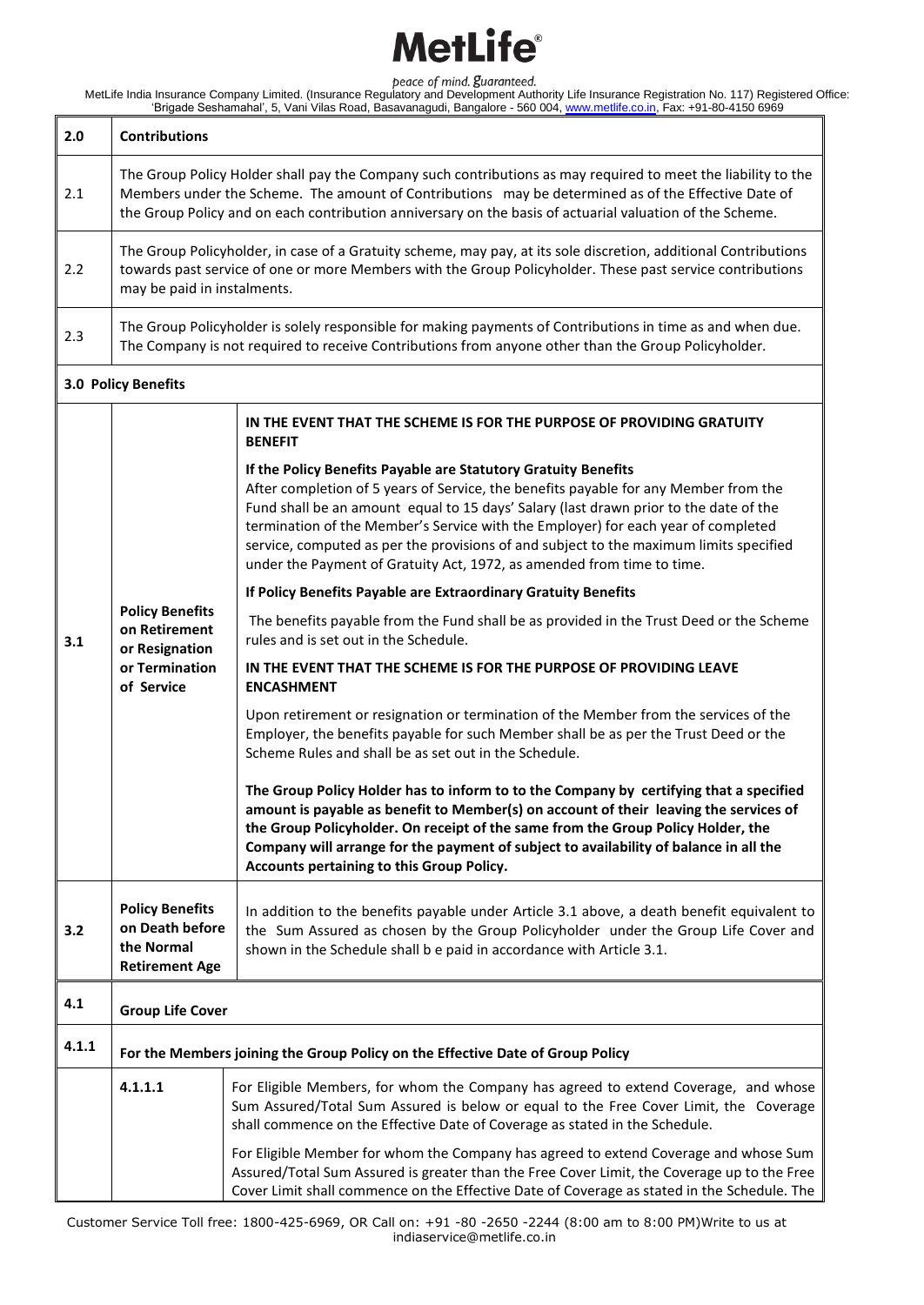|         | peace of mind. guaranteed.<br>MetLife India Insurance Company Limited. (Insurance Regulatory and Development Authority Life Insurance Registration No. 117) Registered Office:<br>'Brigade Seshamahal', 5, Vani Vilas Road, Basavanagudi, Bangalore - 560 004, www.metlife.co.in, Fax: +91-80-4150 6969                                                                                                                                                                                                                                                                                                                                                                                                                                                                                                                                                                                                                                                                                                                                                                                                                                                                                                    |
|---------|------------------------------------------------------------------------------------------------------------------------------------------------------------------------------------------------------------------------------------------------------------------------------------------------------------------------------------------------------------------------------------------------------------------------------------------------------------------------------------------------------------------------------------------------------------------------------------------------------------------------------------------------------------------------------------------------------------------------------------------------------------------------------------------------------------------------------------------------------------------------------------------------------------------------------------------------------------------------------------------------------------------------------------------------------------------------------------------------------------------------------------------------------------------------------------------------------------|
|         | eligibility of the Insured Member for receiving Coverage for the Sum Assured/Total Sum                                                                                                                                                                                                                                                                                                                                                                                                                                                                                                                                                                                                                                                                                                                                                                                                                                                                                                                                                                                                                                                                                                                     |
|         | Assured above Free Cover Limit shall be determined after completion of the Individual                                                                                                                                                                                                                                                                                                                                                                                                                                                                                                                                                                                                                                                                                                                                                                                                                                                                                                                                                                                                                                                                                                                      |
|         | Underwriting process as per the internal guidelines of the Company and coverage shall take                                                                                                                                                                                                                                                                                                                                                                                                                                                                                                                                                                                                                                                                                                                                                                                                                                                                                                                                                                                                                                                                                                                 |
|         |                                                                                                                                                                                                                                                                                                                                                                                                                                                                                                                                                                                                                                                                                                                                                                                                                                                                                                                                                                                                                                                                                                                                                                                                            |
|         | effect on the date the Company states in Writing, provided all other eligibility conditions are                                                                                                                                                                                                                                                                                                                                                                                                                                                                                                                                                                                                                                                                                                                                                                                                                                                                                                                                                                                                                                                                                                            |
|         | met by the Insured Member on that date. However, if the Individual Underwriting process                                                                                                                                                                                                                                                                                                                                                                                                                                                                                                                                                                                                                                                                                                                                                                                                                                                                                                                                                                                                                                                                                                                    |
|         | cannot be completed due to the Insured Member's inability to complete the process within                                                                                                                                                                                                                                                                                                                                                                                                                                                                                                                                                                                                                                                                                                                                                                                                                                                                                                                                                                                                                                                                                                                   |
|         | the time period specified by the Company, or the Company declines coverage for the Sum                                                                                                                                                                                                                                                                                                                                                                                                                                                                                                                                                                                                                                                                                                                                                                                                                                                                                                                                                                                                                                                                                                                     |
|         | Assured/Total Sum Assured above Free Cover Limit based on the results of the Individual                                                                                                                                                                                                                                                                                                                                                                                                                                                                                                                                                                                                                                                                                                                                                                                                                                                                                                                                                                                                                                                                                                                    |
|         | Underwriting process, the Sum Assured/Total Sum Assured of such Insured Member shall be                                                                                                                                                                                                                                                                                                                                                                                                                                                                                                                                                                                                                                                                                                                                                                                                                                                                                                                                                                                                                                                                                                                    |
|         | restricted to Free Cover Limit.                                                                                                                                                                                                                                                                                                                                                                                                                                                                                                                                                                                                                                                                                                                                                                                                                                                                                                                                                                                                                                                                                                                                                                            |
|         |                                                                                                                                                                                                                                                                                                                                                                                                                                                                                                                                                                                                                                                                                                                                                                                                                                                                                                                                                                                                                                                                                                                                                                                                            |
| 4.1.2.1 | New Members will be allowed to enter the Scheme based on intimation given by the Group<br>Policyholder and subject to payment of requisite Premium to the Company in a form and<br>manner as described in Article 4.                                                                                                                                                                                                                                                                                                                                                                                                                                                                                                                                                                                                                                                                                                                                                                                                                                                                                                                                                                                       |
| 4.1.2.2 |                                                                                                                                                                                                                                                                                                                                                                                                                                                                                                                                                                                                                                                                                                                                                                                                                                                                                                                                                                                                                                                                                                                                                                                                            |
|         | The Group Policyholder shall provide the details regarding the new Members in a format<br>and as per a schedule that is mutually agreed upon by the Group Policy Holder and the<br>Company                                                                                                                                                                                                                                                                                                                                                                                                                                                                                                                                                                                                                                                                                                                                                                                                                                                                                                                                                                                                                 |
| 4.1.2.3 | For a new Member whose Sum Assured/Total Sum Assured is below or equal to the Free<br>Cover Limit, the Coverage would be deemed to have commenced from the date the new<br>Member becomes an Eligible Member under the terms and conditions laid down in the<br>Schedule of this Policy.                                                                                                                                                                                                                                                                                                                                                                                                                                                                                                                                                                                                                                                                                                                                                                                                                                                                                                                   |
| 4.1.2.4 | For a new Member whose Sum Assured/Total Sum Assured is greater than the Free Cover<br>Limit, the Coverage up to the Free Cover Limit would deemed to have commenced from the<br>date the new Member becomes an Eligible Member under the terms and conditions laid<br>down in the Schedule of this Policy on the date of confirmation by Company in writing. The<br>eligibility of the new Member for receiving Coverage above Free Cover Limit shall be<br>determined after completion of the Individual Underwriting process as per the internal<br>guidelines of the Company, and Coverage shall take effect on the date the Company states<br>in writing, provided all other eligibility conditions are met by the Insured Member on that<br>date. However, if the Individual Underwriting process cannot be completed due to the new<br>Member's inability to complete the process within the time period specified by the<br>Company, or the Company declines coverage for the Sum Assured/Total Sum Assured above<br>Free Cover Limit based on the results of the Individual Underwriting process, the Sum<br>Assured/Total Sum Assured of such new Member shall be restricted to Free Cover Limit |
|         | <b>New Member Addition</b>                                                                                                                                                                                                                                                                                                                                                                                                                                                                                                                                                                                                                                                                                                                                                                                                                                                                                                                                                                                                                                                                                                                                                                                 |

| 4.2 | <b>Limited Liability</b> |                                                                                                                                                           |
|-----|--------------------------|-----------------------------------------------------------------------------------------------------------------------------------------------------------|
|     | 4.2.1                    | In case of any Claim on the death of an Insured Member, the Company's liability is<br>always limited to the Coverage amount as mentioned in the Schedule. |

| 5.0 | <b>Premiums</b>        |                                                                                                                                                                                                                                                                                                                                                                 |
|-----|------------------------|-----------------------------------------------------------------------------------------------------------------------------------------------------------------------------------------------------------------------------------------------------------------------------------------------------------------------------------------------------------------|
| 5.1 | <b>Premium Rate(s)</b> | The initial Premium Rate(s) are as stated in the Group Estimate. For Insured Member/s<br>with coverage above the Free Cover Limit, the final Premium Rate(s) and Premium shall<br>be determined after completion of the Individual Underwriting process for the Insured<br>Member/s, and such final Premium Rate(s) shall be applicable only on the Sum Assured |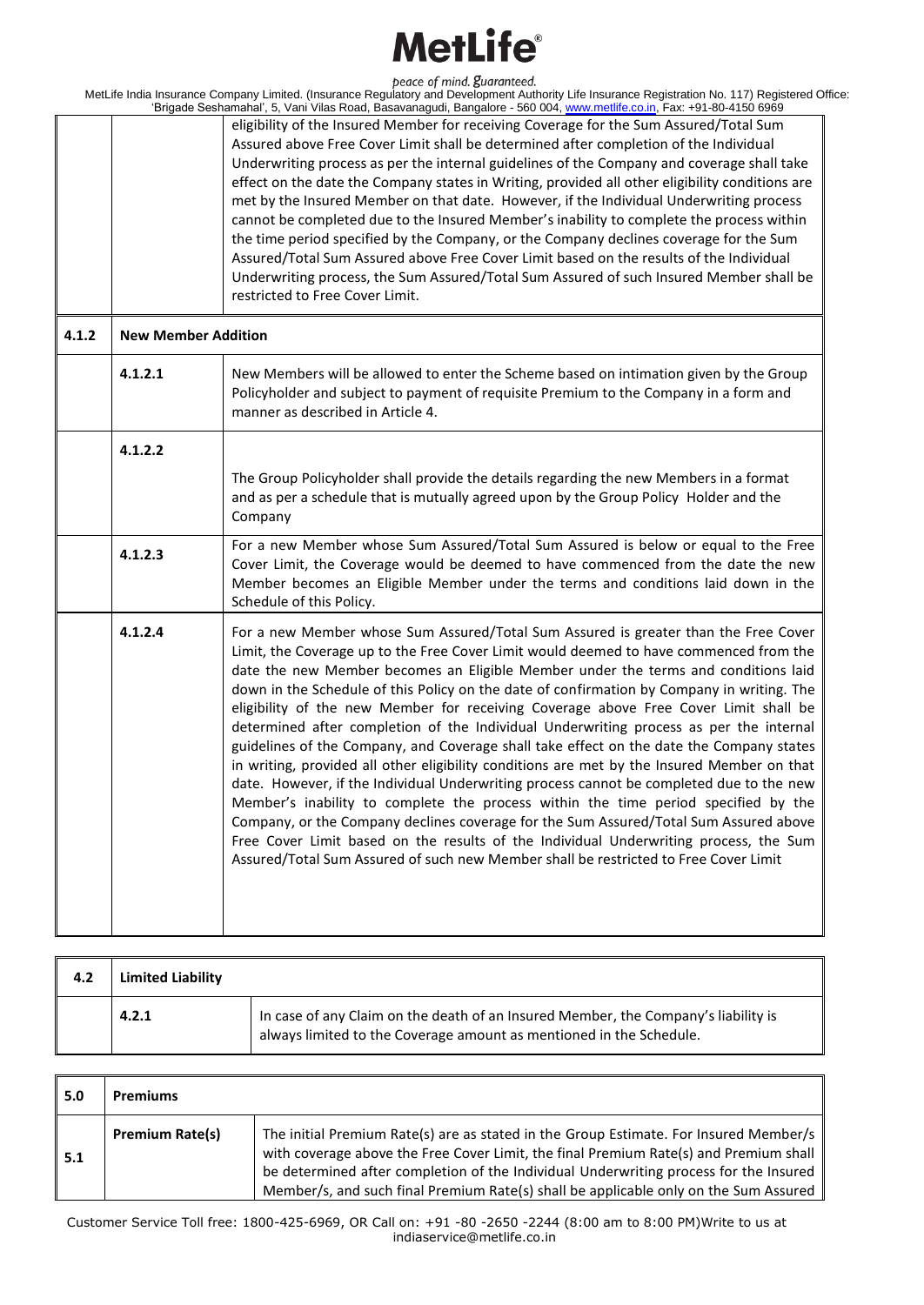|     |                                   | above the Free Cover Limit as stated in the Schedule.                                                                                                                                                                                                                                                                                                                                                                                                                                                                                                                                                                                                                                                                                                                                                                                                                      |
|-----|-----------------------------------|----------------------------------------------------------------------------------------------------------------------------------------------------------------------------------------------------------------------------------------------------------------------------------------------------------------------------------------------------------------------------------------------------------------------------------------------------------------------------------------------------------------------------------------------------------------------------------------------------------------------------------------------------------------------------------------------------------------------------------------------------------------------------------------------------------------------------------------------------------------------------|
| 5.2 | <b>Payment of</b><br>Premium      | Premium is payable to the Company on the Premium Due Dates as specified in the<br>Schedule. The amount of Premium due on any Premium Due Date is determined by the<br>total Sum Assured provided by this Group Policy on such Premium Due Date, multiplied<br>by the appropriate Premium rate(s) which is then in effect.<br>For any new Insured Member covered by this Group Policy, a proportionate Premium<br>shall be charged from the day he/she achieves the status of an Insured Member under<br>this Group Policy, up to the next Annual Renewal Date or the next Premium Due date<br>whichever occurs first.<br>If any Insured Member ceases to be an Eligible Member for any or all of the Insurance<br>Benefit(s) provided under this Group Policy, Premium shall be charged till the date<br>he/she remains an Eligible Member for those Insurance Benefit(s). |
|     |                                   | Each Premium is due as per Premium Due Dates specified in the Schedule which may<br>be paid within a Grace Period of 30 days after the Due Date in the event that the<br>Premium is paid other than on a monthly mode. In the event that the Premium is<br>payable monthly then the Grace Period shall be 15 days after the due date.                                                                                                                                                                                                                                                                                                                                                                                                                                                                                                                                      |
| 5.3 | <b>Grace Period</b>               | In case Premium is not paid as per Schedule, the Coverage provided under this Group<br>Policy shall stay in effect during this Grace Period. However, in the event of a Claim<br>during the Grace Period, the Claim shall be settled in accordance with Article 7 only on<br>the payment of the Premiums due. If the Group Policyholder chooses to cancel the<br>Group Policy then the Claim shall be settled in accordance with Article 7 i.e only on the<br>payment of the Premium for the entire period till the effective date of cancelling the<br><b>Group Policy</b>                                                                                                                                                                                                                                                                                                |
|     |                                   | In case the Premium is not paid during the Grace Period as per Schedule, the due<br>unpaid Premium shall be recovered from the available balance in all the Accounts<br>pertaining to this Policy on a Last In First Out (LIFO) basis provided that available<br>balance in all the Accounts pertaining to this Policy is sufficient to meet the Premium<br>charge.                                                                                                                                                                                                                                                                                                                                                                                                                                                                                                        |
| 6.0 | <b>Administration of the Fund</b> |                                                                                                                                                                                                                                                                                                                                                                                                                                                                                                                                                                                                                                                                                                                                                                                                                                                                            |
|     |                                   | The Met Group Deposit Administration Scheme is a traditional non-participating plan,<br>offering administration of the Contributions as a cash accumulation scheme by crediting<br>interest on a regular basis.                                                                                                                                                                                                                                                                                                                                                                                                                                                                                                                                                                                                                                                            |
|     |                                   | The Fund comprises of all such Accounts attached with this Policy.                                                                                                                                                                                                                                                                                                                                                                                                                                                                                                                                                                                                                                                                                                                                                                                                         |
|     |                                   | If there are any payouts, the same shall be paid to the Group Policyholder subject to<br>adjustment for realisable market value of underlying assets attached to the Account.                                                                                                                                                                                                                                                                                                                                                                                                                                                                                                                                                                                                                                                                                              |
| 6.1 | General                           | In case the payouts exceeds 50% of the Fund at the beginning of any financial year,<br>then surrender penalty would be applicable on the amount in excess of 50% of the<br>Fund. In case of surrender, the surrendered amount will be subjected to surrender<br>penalty as set out in Article 8.2. Under no circumstances, shall the Company be liable to<br>for an amount in excess of the Fund. In the event that the Fund is not sufficient to pay<br>the benefits under the Scheme, the shortfall shall be borne entirely by the Group<br>Policyholder.                                                                                                                                                                                                                                                                                                                |
|     |                                   | If there are multiple Accounts in a Fund, then any payout shall be settled by debiting an<br>Account on a Last In First Out (LIFO) basis.                                                                                                                                                                                                                                                                                                                                                                                                                                                                                                                                                                                                                                                                                                                                  |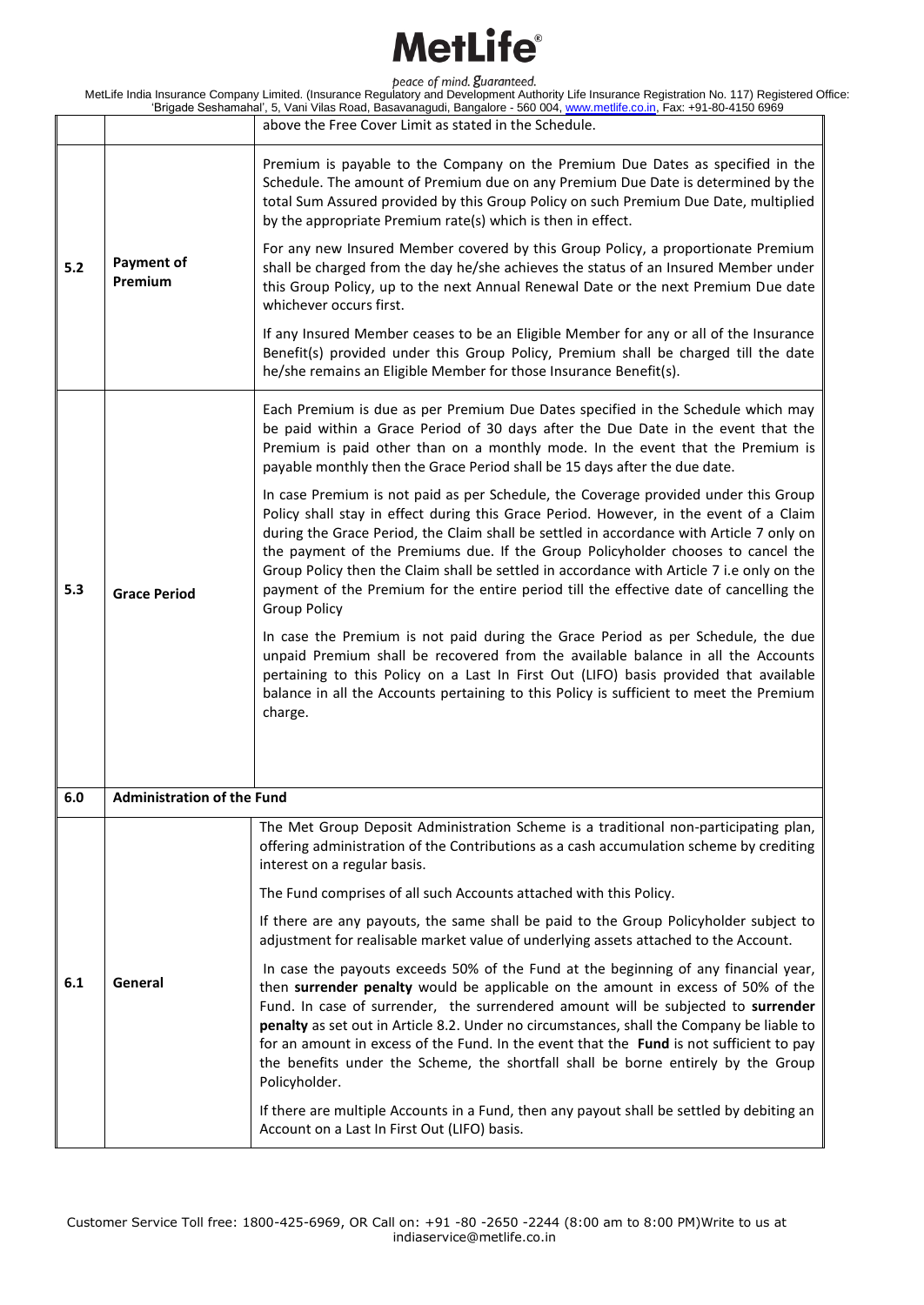MetLife India Insurance Company Limited. (Insurance Regulatory and Development Authority Life Insurance Registration No. 117) Registered Office: 'Brigade Seshamahal', 5, Vani Vilas Road, Basavanagudi, Bangalore - 560 004, www.metlife.co.in, Fax: +91-80-4150 6969

Τ

Τ

| 6.2 | <b>Interest Credit</b>        | The interest to be credited is declared at the beginning of each fund offer depending<br>upon the expected realizable earnings from the assets under consideration. The<br>interest declared will be credited on the anniversary of Fund on a prorated basis. Once<br>declared, interest will also become part of the Fund.                                                                                                                                                                                                                                                                                                                                                                                                                                                                                                                                                                                                                                                                                                                                                                                                                                                                                                                                                                                                                                                                                                                                                                                                                                                                                                                                                                                                                                                                                |
|-----|-------------------------------|------------------------------------------------------------------------------------------------------------------------------------------------------------------------------------------------------------------------------------------------------------------------------------------------------------------------------------------------------------------------------------------------------------------------------------------------------------------------------------------------------------------------------------------------------------------------------------------------------------------------------------------------------------------------------------------------------------------------------------------------------------------------------------------------------------------------------------------------------------------------------------------------------------------------------------------------------------------------------------------------------------------------------------------------------------------------------------------------------------------------------------------------------------------------------------------------------------------------------------------------------------------------------------------------------------------------------------------------------------------------------------------------------------------------------------------------------------------------------------------------------------------------------------------------------------------------------------------------------------------------------------------------------------------------------------------------------------------------------------------------------------------------------------------------------------|
| 6.3 | Payout                        | A benefit payout is allowed for Insured Members exiting the Scheme by way of<br>resignation/retirement/death. If any benefit payout in a year exceeds 50% of the Fund<br>value, then the amount of payout in excess of 50% of fund will be treated as surrender<br>and will be subject to market value adjustments and appropriate surrender penalty will<br>be applicable on the amount of payout in excess of 50%.<br>On death of the Insured Member, the accrued benefits are payable as per Scheme rules<br>of the Group Policyholder after reflecting appropriate market value adjustments. Such<br>payments are subject to the maximum available fund balance for the particular group<br>scheme.<br>However, if the overall payout in a particular year exceeds 50% of the available Fund<br>value at the beginning of the current financial year, the excess will then be treated as<br>surrender and will be subject to the market value adjustment and surrender rules as<br>applicable under this Group Policy, provided such payments are not arising due to<br>death of the Members.<br>The death benefit payable under the Group Life Cover is not subject to any surrender<br>rules and shall be as per the Schedule.<br>Market value adjustment can be defined as difference between the market value of the<br>underlying assets at the time of payout/withdrawal and the book value of the<br>underlying assets at the time of purchase.<br>Under any circumstances, if the account balance is not sufficient to pay the stated<br>benefits as per the Scheme rules, the shortfall will be borne entirely by the Group<br>Policyholder.<br>The benefit payable from the Fund is as specified in the Trust Deed and/or the rules of<br>the Scheme and shall be as stated in the Schedule. |
| 6.4 | Applicability of<br>Guarantee | The Contributions paid into the Account, along with the interest credited, during the<br>Accumulation Period, less the payout/partial surrenders made, shall be guaranteed to<br>the Group Policyholder, provided such amounts continue to be available under the<br>Account till the end of the Accumulation Period. At the end of the Accumulation Period,<br>the Account Value shall become payable to the Group Policyholder. The Group<br>Policyholder has the following options:<br>Re-invest in a new Account and continue to be part of this Fund<br>٠<br>Withdraw the entire Account Value (if any)<br>Withdraw part of the Account Value along and re-invest the balance in a new<br>٠<br>Account, which continues to be part of the Fund<br>In case the Group Policyholder does not exercise the above options, the Company will<br>keep the Account Value in suspense account for 30 days. No interest will be credited.<br>The benefit payouts during this period (if any) shall be made out of this amount. At the<br>end of this period, the balance amount (if any) shall be refunded to the Group<br>Policyholder.<br>Any re-invested amount shall not attract surrender penalty. However, all<br>payouts/partial surrender shall be subject to market value adjustment except on the                                                                                                                                                                                                                                                                                                                                                                                                                                                                                                     |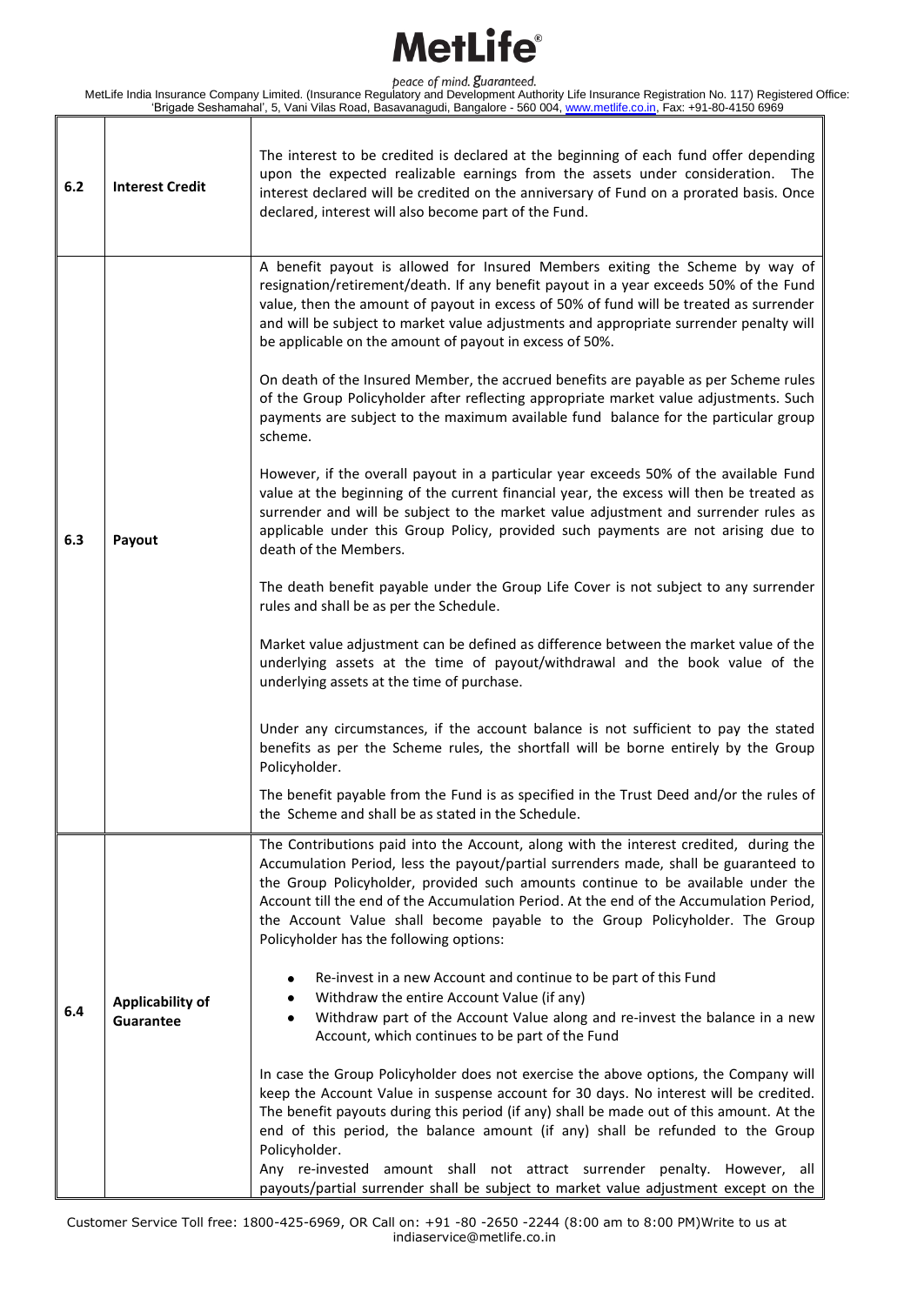#### latl ifa®

peace of mind. guaranteed.

MetLife India Insurance Company Limited. (Insurance Regulatory and Development Authority Life Insurance Registration No. 117) Registered Office: 'Brigade Seshamahal', 5, Vani Vilas Road, Basavanagudi, Bangalore - 560 004, www.metlife.co.in, Fax: +91-80-4150 6969 day it completes another Accumulation Period. **6.5 Changes to Terms and Conditions** The Company reserves the right to change the terms and conditions, the benefits conferred by the Group Policy if there is a change in the law, legislation or taxation affecting the Company or the Group Policy, or if there is a change in circumstances which makes it impossible or impracticable for the Company to follow these terms and conditions with prior approval from the Insurance Regulatory and Development Authority. The Company will intimate the Group Policyholder about any changes to the Terms and Conditions and benefits within three months from the date of the change. If the Group Policyholder does not agree with the change, and does not so intimate the Company within three months after the Company has sent intimation thereof, he/she will be deemed to have accepted the change. If the Group Policyholder does not agree with the change, and intimate the Company within three months after the Company has sent intimation thereof, the Group Policyholder will be allowed to surrender and terminate the policy as per Article 8.2 **7.0 Claims /Payouts 7.1 Notification of a claim**  The Group Policyholder shall inform the Company in Writing, at its Address for Communication mentioned hereinafter, of any instance of separation/retirement or death of a Member or Members covered under this Group Policy. In case of Death of a Member covered under this Group Policy the Group Policyholder must notify the Company in Writing within 30 days after occurrence of the Insured Event**,** or as soon thereafter as is reasonably possible. The Group Policy Holder should also certify the amount payable as benefit to the Member(s) under the rules of the Scheme on account of these Members death or exit from the Scheme. On receipt of the same from the Group Policyholder, the Company will arrange for the payment of benefits as per the list attached along with the certification subject to availability of balance in all the Accounts pertaining to this Group Policy. **7.2 Filing of a claim** The primary documents required by the Company for processing a Death Claim include: Claimant Statement prescribed by the Company. Certified copy of the official death certificate issued by a competent authority acceptable to the Company.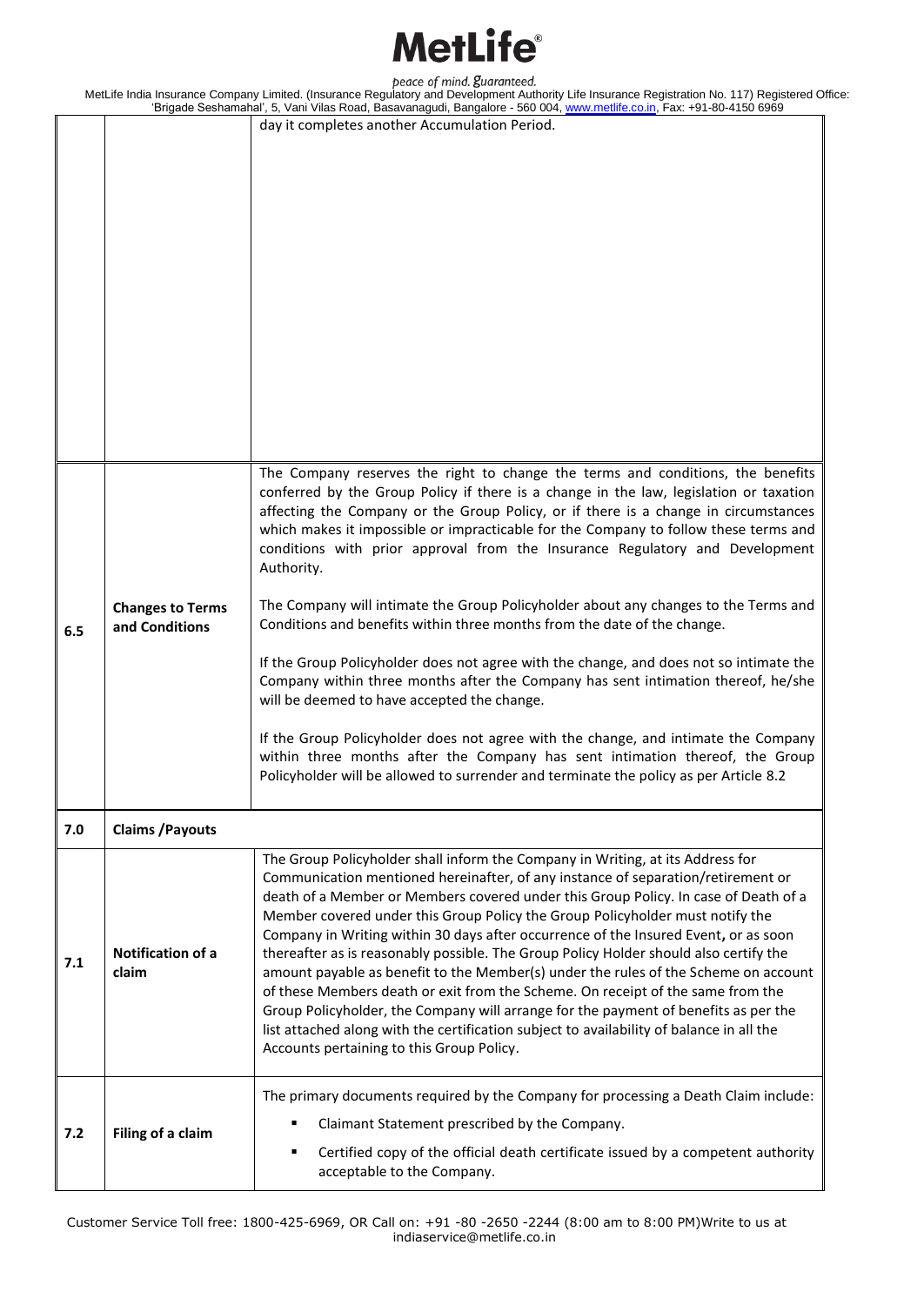|     |                                                                   | Leave records of the Insured Member.<br>٠                                                                                                                                                                                                                                                                                                                                                                                                                                                                                                                                                                                                                                                                                                                                                                                                                                                                                                                   |
|-----|-------------------------------------------------------------------|-------------------------------------------------------------------------------------------------------------------------------------------------------------------------------------------------------------------------------------------------------------------------------------------------------------------------------------------------------------------------------------------------------------------------------------------------------------------------------------------------------------------------------------------------------------------------------------------------------------------------------------------------------------------------------------------------------------------------------------------------------------------------------------------------------------------------------------------------------------------------------------------------------------------------------------------------------------|
|     |                                                                   | Duly filled Employer's Declaration Form signed by a Trustee/employer.                                                                                                                                                                                                                                                                                                                                                                                                                                                                                                                                                                                                                                                                                                                                                                                                                                                                                       |
|     |                                                                   | Last attending physician's certificate, in the format provided by the Company,<br>٠<br>if the Insured Event is due to natural cause.                                                                                                                                                                                                                                                                                                                                                                                                                                                                                                                                                                                                                                                                                                                                                                                                                        |
|     |                                                                   | Police inquest report, and post mortem report if the Insured Event is due to an<br>٠<br>unnatural cause.                                                                                                                                                                                                                                                                                                                                                                                                                                                                                                                                                                                                                                                                                                                                                                                                                                                    |
|     |                                                                   | Any additional document(s) as required by the Company<br>٠                                                                                                                                                                                                                                                                                                                                                                                                                                                                                                                                                                                                                                                                                                                                                                                                                                                                                                  |
|     |                                                                   | For claim arising on account of separation from the Employer including retirement, the<br>duly filled Employer's Declaration Form shall be forwarded by the Group Policyholder<br>to the Company.                                                                                                                                                                                                                                                                                                                                                                                                                                                                                                                                                                                                                                                                                                                                                           |
|     |                                                                   | In case of a separation (including retirement) claim under this Group Policy the benefit<br>shall be paid out as per the instructions of the Group Policyholder received by the<br>Company in the form of the duly filled Employer's Declaration Form. Such payment of<br>Benefits shall be subject to the stipulations mentioned under the Article 9.11                                                                                                                                                                                                                                                                                                                                                                                                                                                                                                                                                                                                    |
| 7.3 | Processing of claim                                               | For a claim arising out of the death of a Member covered under this Group Policy, the<br>benefit under the Scheme shall be paid in accordance with the process mentioned<br>hereinabove.                                                                                                                                                                                                                                                                                                                                                                                                                                                                                                                                                                                                                                                                                                                                                                    |
|     |                                                                   | In case of a Claim arising out of the Death of an Insured Member, the Group Life Cover<br>amount for the Member concerned shall be paid or repudiated giving all the relevant<br>reasons, within 30 days from the date of receipt of all required documents and<br>clarifications for the purpose of settlement of the claim. However, where the<br>circumstances of a claim warrant an investigation in the opinion of the Company, it<br>shall initiate and complete such investigation at the earliest, which shall be done in no<br>case later than 6 months from the date of receipt of primary documents.                                                                                                                                                                                                                                                                                                                                             |
| 7.4 | <b>Repudiation of</b><br>claim for the Group<br><b>Life Cover</b> | If the Company repudiates a Claim in whole or in part, the notification of the claim<br>decision shall state in detail the reasons for repudiation of the claim.                                                                                                                                                                                                                                                                                                                                                                                                                                                                                                                                                                                                                                                                                                                                                                                            |
| 7.5 | <b>Exclusion applicable</b><br>for the Group Life<br>Cover        | If an Insured Member commits suicide, whether sane or not at the time, within one<br>year from the Effective Date of Coverage as stated in the Schedule, then the liability of<br>the Company towards the Group Life Cover of the deceased Member shall be limited to<br>a refund of the Premium(s) received, in respect of the deceased Member without<br>interest, less any expenses incurred by the Company, in respect of the said deceased<br>member.                                                                                                                                                                                                                                                                                                                                                                                                                                                                                                  |
| 7.6 | <b>Transfer of</b><br><b>Equitable Interest</b>                   | In respect of a Member who exits and to whom the benefits are not payable (as he or<br>she has not completed requisite number of years of Service with the Employer for<br>being eligible to receive the or for such other reasons as set out in the Trust Deed or<br>the Scheme rules) and the Employer is willing to transfer the benefit amount to the<br>fund of the new employer/organization of such Member, then the amount will be<br>deducted from the Group Policyholder's Fund and paid to the fund of the new<br>employer/organization subject to the rules of the Fund of Group Policyholder and fund<br>of the new employer / organization.<br>Similarly, benefit amounts can be transferred in to the Fund, subject to the Rules of the<br>Fund of both Group Policyholder and the previous employer for the purpose of<br>accounting, the above said transfer of amount qualifies for the same treatment as<br>applicable to benefit payout |
| 8.0 | <b>Termination</b>                                                |                                                                                                                                                                                                                                                                                                                                                                                                                                                                                                                                                                                                                                                                                                                                                                                                                                                                                                                                                             |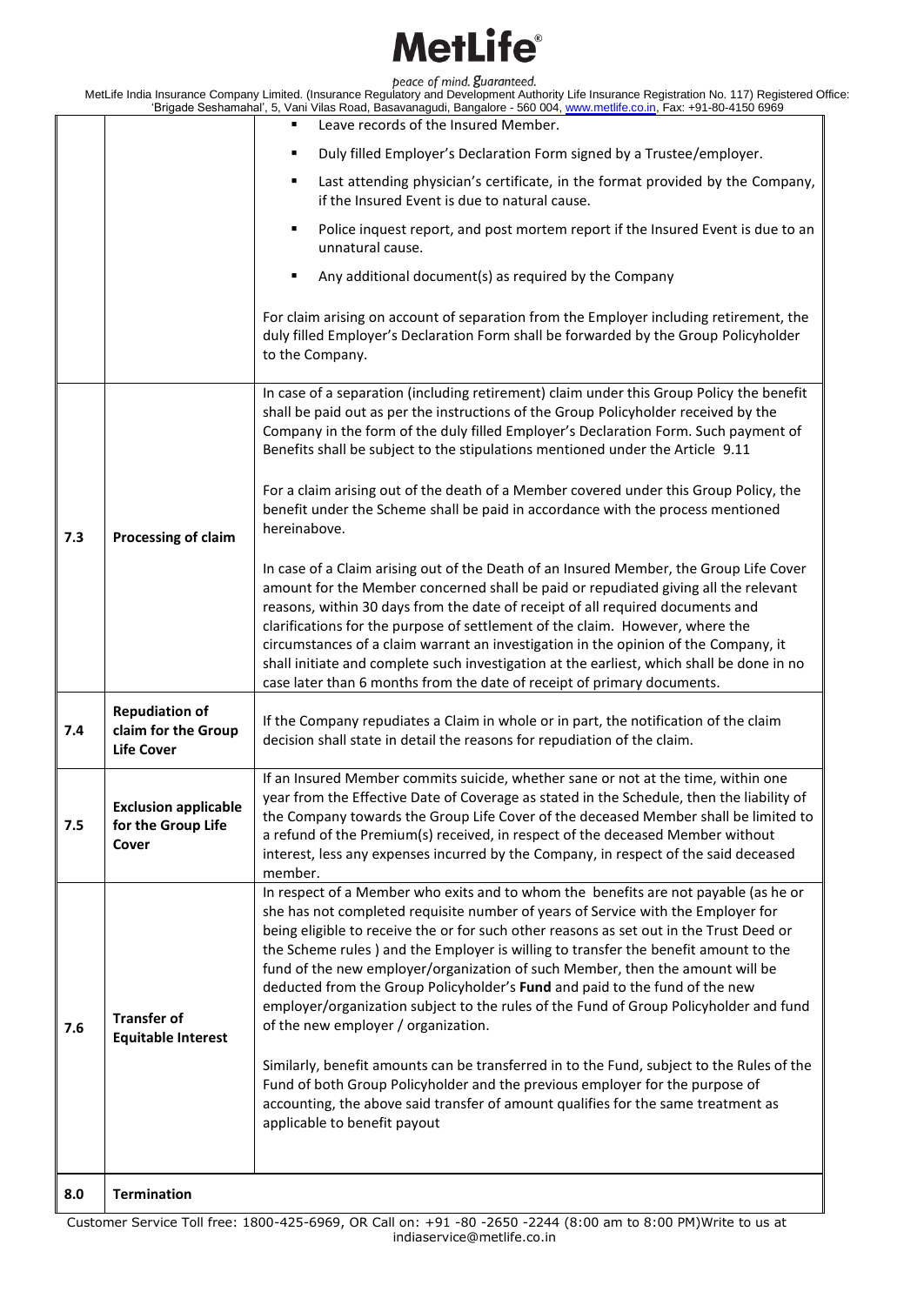| 8.1 | <b>Termination of Group Life Cover for Members</b>                                                                                                                                                                                                                                                                                                                                                                                                                                                                                          |                                                                                                                                                                                                                                                                                                                                                                                                                                                                                                                                                                                                                                                                                                                                                                                                                                                                                                                                                                                                                                                                                                                                                                                                                                                                                                                                                                                                                                                                                                                                                                                                                                                                                                                                                                                                                   |  |
|-----|---------------------------------------------------------------------------------------------------------------------------------------------------------------------------------------------------------------------------------------------------------------------------------------------------------------------------------------------------------------------------------------------------------------------------------------------------------------------------------------------------------------------------------------------|-------------------------------------------------------------------------------------------------------------------------------------------------------------------------------------------------------------------------------------------------------------------------------------------------------------------------------------------------------------------------------------------------------------------------------------------------------------------------------------------------------------------------------------------------------------------------------------------------------------------------------------------------------------------------------------------------------------------------------------------------------------------------------------------------------------------------------------------------------------------------------------------------------------------------------------------------------------------------------------------------------------------------------------------------------------------------------------------------------------------------------------------------------------------------------------------------------------------------------------------------------------------------------------------------------------------------------------------------------------------------------------------------------------------------------------------------------------------------------------------------------------------------------------------------------------------------------------------------------------------------------------------------------------------------------------------------------------------------------------------------------------------------------------------------------------------|--|
|     | The Coverage in respect of any Member under this Group Policy will terminate on<br>the earliest of the following dates:<br>. The Normal Retirement Age of the Member subject to a maximum of 70 years age last birthday of the<br>Member<br>• The date of cessation of Employment of the Member with the Employer<br>. If due Premiums for this Group Life Cover remain unpaid on expiry of Grace Period as defined in 4.3<br>• The date of death of the Member<br>. The date this Group Policy is terminated in accordance with its terms. |                                                                                                                                                                                                                                                                                                                                                                                                                                                                                                                                                                                                                                                                                                                                                                                                                                                                                                                                                                                                                                                                                                                                                                                                                                                                                                                                                                                                                                                                                                                                                                                                                                                                                                                                                                                                                   |  |
| 8.2 | <b>Termination of Benefits</b>                                                                                                                                                                                                                                                                                                                                                                                                                                                                                                              |                                                                                                                                                                                                                                                                                                                                                                                                                                                                                                                                                                                                                                                                                                                                                                                                                                                                                                                                                                                                                                                                                                                                                                                                                                                                                                                                                                                                                                                                                                                                                                                                                                                                                                                                                                                                                   |  |
| 8.3 | <b>By the Group</b><br>Policyholder                                                                                                                                                                                                                                                                                                                                                                                                                                                                                                         | No partial surrender is allowed under this product. In case of surrender of the policy,<br>the surrender value will be equal to the realizable market value of the available fund<br>value declared reduced by the Surrender Penalty as per the table below. The<br>Surrender Penalty applicable will correspond to the Policy Year of Surrender.<br>Realizable market value is defined as the market value of the underlying asset utilized<br>to settle the payouts in case of surrender.<br>Surrender<br>Year<br>Penalty<br>1 <sup>st</sup><br>3%<br>$2^{nd}$<br>3%<br>3 <sup>rd</sup><br>2%<br>4 <sup>th</sup><br>2%<br>5 <sup>th</sup><br>1%<br>In exceptional circumstances, the Company may defer the surrender of the policy for<br>period not exceeding six months from the date of application. Examples of such<br>circumstances are:<br>When, as a result of political, economic, monetary or any circumstances out<br>a)<br>of the control of the Company, the disposal of high volume of investments<br>are not reasonable or would nor reasonably be practicable without being<br>detrimental to the interests of the remaining policyholders invested in the<br>Fund.<br>b)<br>During periods of extreme volatility of markets during which surrenders<br>would, in our opinion, be detrimental to the interest of the existing<br>policyholders.<br>In case of natural calamities, strikes, war, civil unrest, riots and bandhs.<br>C)<br>d)<br>In event of any force Majeure or disaster that affects our normal functioning.<br>The Company may, at its sole discretion, defer the surrender of the Policy for a period<br>not exceeding 30 days from the date of application in order to maintain fairness and<br>equity between policyholders remaining in and policyholders leaving a Fund. |  |
| 8.4 | By the Company                                                                                                                                                                                                                                                                                                                                                                                                                                                                                                                              | The Company may terminate this Group Policy, a benefit provision or any part of a<br>benefit provision:<br>On any date after giving 30 days' written notice to the Group Policyholder;<br>٠<br>On any date if required by legislation<br>٠<br>On expiry of the Grace Period for payment of Premium as defined under Article<br>5.3. However the Company may permit Reinstatement of the policy at their                                                                                                                                                                                                                                                                                                                                                                                                                                                                                                                                                                                                                                                                                                                                                                                                                                                                                                                                                                                                                                                                                                                                                                                                                                                                                                                                                                                                           |  |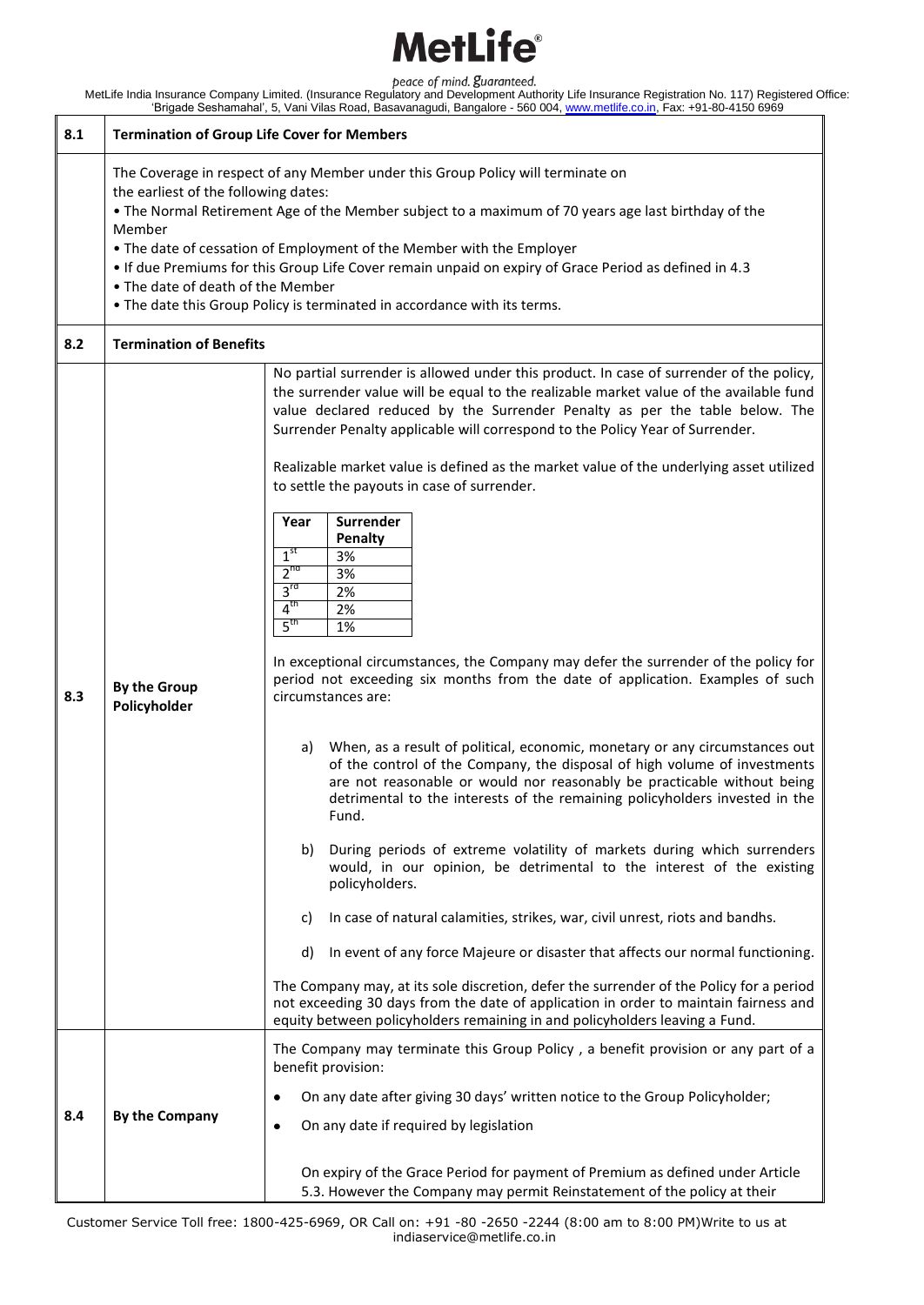|     |                                                                 | discretion, on payment of premium together with additional charges and<br>interest, and on such terms and conditions as they may deem fit.<br>In case of termination of the Group Policy, the Company will pay the Group<br>Policyholder the realizable market value of the Fund, subject to applicable<br>legislation like IRDA Regulation and Tax legislation after deduction of applicable<br>surrender penalty.                                                                                                                                                                                                                                                                                                                                     |
|-----|-----------------------------------------------------------------|---------------------------------------------------------------------------------------------------------------------------------------------------------------------------------------------------------------------------------------------------------------------------------------------------------------------------------------------------------------------------------------------------------------------------------------------------------------------------------------------------------------------------------------------------------------------------------------------------------------------------------------------------------------------------------------------------------------------------------------------------------|
|     |                                                                 | However, if the termination of the contract by the Company is not due to the<br>policyholder's violation of terms and conditions of the contract, no surrender penalty<br>will be levied.                                                                                                                                                                                                                                                                                                                                                                                                                                                                                                                                                               |
|     | <b>Automatic</b><br><b>Termination</b>                          | The Group Policy shall automatically terminate after 30 days after the balance in the<br>Fund is zero.                                                                                                                                                                                                                                                                                                                                                                                                                                                                                                                                                                                                                                                  |
| 8.5 |                                                                 | Additionally, in the event that the balance in the Fund is positive, but less than the<br>risk premium required at the time of renewal of the attached Met Group Life Cover,<br>the Group Policy shall terminate after 30 days from the renewal date                                                                                                                                                                                                                                                                                                                                                                                                                                                                                                    |
| 8.6 | Reinstatement                                                   | Premium towards risk cover has to be paid as and when due to keep the policy in<br>force. If the premiums are not paid for within the grace period, the insurance<br>cover will lapse and no further contributions will be accepted, though the<br>payouts falling due shall be paid from the fund. The Group Policyholder may<br>reinstate the policy within two years from the date of first unpaid premium along<br>with applicable interest. Such reinstatement can only be made by paying all due<br>unpaid premiums. At the end of allowed period of reinstatement, if the policy is<br>not reinstated the policy shall be terminated by paying the realisable market<br>value of the fund balance after deducting appropriate surrender charges. |
| 8.0 | <b>General Terms</b>                                            |                                                                                                                                                                                                                                                                                                                                                                                                                                                                                                                                                                                                                                                                                                                                                         |
| 9.1 | Generality                                                      | In this Group Policy, where the context so admits, the masculine shall include the<br>feminine, the singular shall include the plural.                                                                                                                                                                                                                                                                                                                                                                                                                                                                                                                                                                                                                  |
| 9.2 | <b>Admissibility</b>                                            | An Eligible Employee shall be admitted as a Member of this Group Policy from the<br>date on which he enters the Group Policy.                                                                                                                                                                                                                                                                                                                                                                                                                                                                                                                                                                                                                           |
| 9.3 | <b>Future membership</b>                                        | All future Employees of the employer shall become Members hereof when they<br>become eligible in accordance with the terms and conditions of this Group Policy.                                                                                                                                                                                                                                                                                                                                                                                                                                                                                                                                                                                         |
| 9.4 | <b>Evidence of Age</b>                                          | Evidence of age of the Member satisfactory to the Company must be furnished to the<br>Company before paying any benefits hereunder.                                                                                                                                                                                                                                                                                                                                                                                                                                                                                                                                                                                                                     |
| 9.5 | <b>Evidence of</b><br>Insurability                              | The Company shall require the Evidence of Insurability for providing the Group Life<br>Cover to the Members covered under this Group Policy. Such Evidence of Insurability<br>shall include, but not limited to Actively At Work Clause and such other provisions as<br>mentioned in the Group Estimate.                                                                                                                                                                                                                                                                                                                                                                                                                                                |
| 9.6 | Providing the Data,<br>other requirements<br>for administration | The Group Policyholder shall furnish the Company with all particulars relevant to the<br>Group Policy and to the operation of this Group Policy and the particulars so<br>furnished may be accepted by the Company as conclusive.<br>The Group Policyholder shall also furnish the relevant particulars to the Company                                                                                                                                                                                                                                                                                                                                                                                                                                  |
|     | and settlement of<br>claims                                     | upon Member or a Nominee becoming entitled to receive the benefits under the<br>Group Policy, and the Company shall pay the appropriate benefits.<br>Proof of existence and identity of the Member or the Nominee, as the case may be                                                                                                                                                                                                                                                                                                                                                                                                                                                                                                                   |
|     |                                                                 | shall be furnished to the Company before the payment of benefit is made.                                                                                                                                                                                                                                                                                                                                                                                                                                                                                                                                                                                                                                                                                |
| 9.7 | <b>Modifications to the</b><br><b>Group Policy</b>              | Any amendment or modification of the Group Policy shall have effect for the purpose<br>of this Group Policy only to such extent as the Company shall in writing agree and the<br>consequential changes to the relevant provisions hereof shall be given effect to by<br>endorsements to the Group Policy.                                                                                                                                                                                                                                                                                                                                                                                                                                               |
| 9.8 | Intimation of<br>variation of benefits                          | Variations in the total benefits assured hereunder as on the Annual Renewal Date<br>shall be given effect to by endorsements to the Group Policy.                                                                                                                                                                                                                                                                                                                                                                                                                                                                                                                                                                                                       |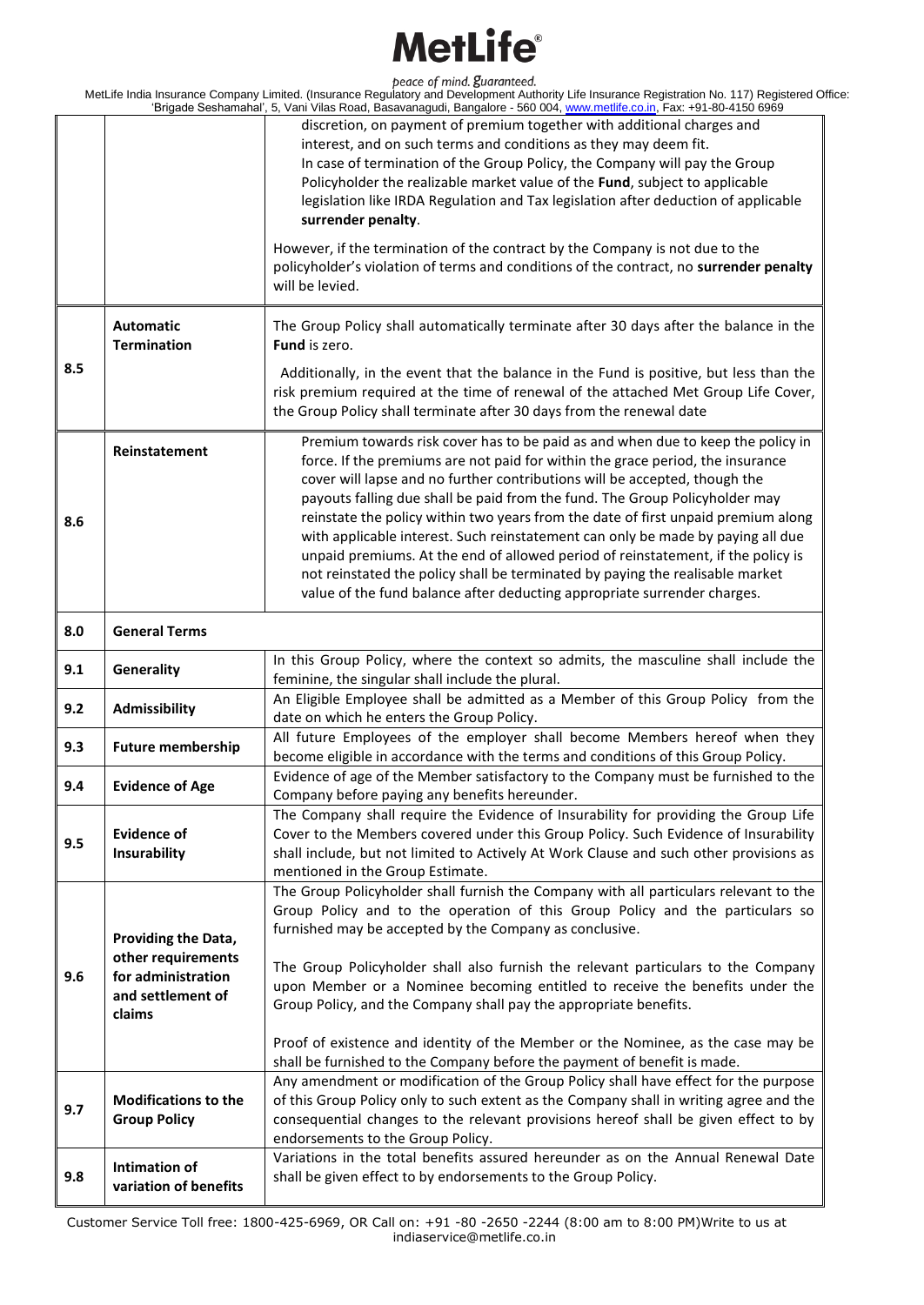| 9.9  | Non-assignment of<br>benefits                    | The benefits payable hereunder are strictly personal and cannot be assigned, charged                                                                                                                                                                                                                                                                                                                                                                                                                                                                                                                                                                                                                                                                                                                                                                                                                                                                                                                                                                                                                                                                                                                                                                                                                                                                                                                                                                                                                                                                                                                                                                                                                                                                        |
|------|--------------------------------------------------|-------------------------------------------------------------------------------------------------------------------------------------------------------------------------------------------------------------------------------------------------------------------------------------------------------------------------------------------------------------------------------------------------------------------------------------------------------------------------------------------------------------------------------------------------------------------------------------------------------------------------------------------------------------------------------------------------------------------------------------------------------------------------------------------------------------------------------------------------------------------------------------------------------------------------------------------------------------------------------------------------------------------------------------------------------------------------------------------------------------------------------------------------------------------------------------------------------------------------------------------------------------------------------------------------------------------------------------------------------------------------------------------------------------------------------------------------------------------------------------------------------------------------------------------------------------------------------------------------------------------------------------------------------------------------------------------------------------------------------------------------------------|
|      |                                                  | or alienated in any way by the Members or the Nominees.                                                                                                                                                                                                                                                                                                                                                                                                                                                                                                                                                                                                                                                                                                                                                                                                                                                                                                                                                                                                                                                                                                                                                                                                                                                                                                                                                                                                                                                                                                                                                                                                                                                                                                     |
|      |                                                  |                                                                                                                                                                                                                                                                                                                                                                                                                                                                                                                                                                                                                                                                                                                                                                                                                                                                                                                                                                                                                                                                                                                                                                                                                                                                                                                                                                                                                                                                                                                                                                                                                                                                                                                                                             |
|      |                                                  | The Group Policyholder or Insured Member will not be entitled to any loan under this                                                                                                                                                                                                                                                                                                                                                                                                                                                                                                                                                                                                                                                                                                                                                                                                                                                                                                                                                                                                                                                                                                                                                                                                                                                                                                                                                                                                                                                                                                                                                                                                                                                                        |
| 9.10 | <b>Availability of Loans</b>                     | Group Policy.                                                                                                                                                                                                                                                                                                                                                                                                                                                                                                                                                                                                                                                                                                                                                                                                                                                                                                                                                                                                                                                                                                                                                                                                                                                                                                                                                                                                                                                                                                                                                                                                                                                                                                                                               |
| 9.11 | <b>Limited Liability of</b><br>the Company       | The liability of the Company in respect of any payout in accordance of the Trust Deed<br>or the Scheme Rules shall strictly be restricted to the available balance in all the<br>Accounts pertaining to this Policy of the Group Policyholder.<br>In case available balance in all the Accounts pertaining to this Group Policy is<br>insufficient to meet the required Payout, including but not limited to<br>Non payment of past service contributions,<br>٠<br>Erosion in value of the balance in all the Accounts pertaining to this Group<br>٠<br>Policy<br>Instances of large number of exits at one single point (e.g. by way of<br>٠<br>Voluntary Retirement Scheme of the Employer)<br>The Group Policyholder will be required to make additional payments into the Fund<br>to enable the Company to pay such benefits Payout due to Members leaving the<br>Service of the Employer. In any case including events such as the closure of the<br>Employer's business for any reason whatsoever, the Company shall be liable to pay<br>only the amounts lying to the Credit of the available balance in all the Group                                                                                                                                                                                                                                                                                                                                                                                                                                                                                                                                                                                                                               |
|      |                                                  | Policyholder's Accounts pertaining to this Policy after deducting charges and                                                                                                                                                                                                                                                                                                                                                                                                                                                                                                                                                                                                                                                                                                                                                                                                                                                                                                                                                                                                                                                                                                                                                                                                                                                                                                                                                                                                                                                                                                                                                                                                                                                                               |
|      |                                                  | penalties, wherever applicable.                                                                                                                                                                                                                                                                                                                                                                                                                                                                                                                                                                                                                                                                                                                                                                                                                                                                                                                                                                                                                                                                                                                                                                                                                                                                                                                                                                                                                                                                                                                                                                                                                                                                                                                             |
| 9.12 | <b>Discharge</b>                                 | A discharge given by the Group Policyholder or on their behalf by any person duly<br>authorized and in writing by the Group Policyholder shall be a valid discharge to the<br>Company in respect of any payment to be made under this Group Policy.                                                                                                                                                                                                                                                                                                                                                                                                                                                                                                                                                                                                                                                                                                                                                                                                                                                                                                                                                                                                                                                                                                                                                                                                                                                                                                                                                                                                                                                                                                         |
| 9.13 | <b>Statutory Orders and</b><br><b>Provisions</b> | In any case, where the Company is liable to account to the revenue<br>1.<br>authorities for income-tax or any other taxes or duties on the benefits to be<br>paid under this Group Policy, the Company shall be entitled to deduct the<br>appropriate amounts for that purpose from the respective payments and<br>shall not be liable to the Group Policyholder for the sums so deducted.<br>Where the Company is liable to account to the Revenue Authorities for<br>2.<br>income tax or any other taxes or duties or any payments under this Group<br>Policy, the Company shall deduct such sums from the respective payments<br>and the Company shall not be liable to the Insured Member or the Employer<br>for the sum so deducted.<br>3.<br>Any dispute which may arise in connection with this Group Policy shall be<br>submitted to the appropriate Court.<br>If the Group Policyholder fail to observe or comply with any of the terms and<br>4.<br>conditions of this Group Policy, the Company may decline to accept further<br>premium hereunder and thereupon the Group Policyholder shall be deemed<br>to have discontinued payment of Premiums hereunder.<br>In case any condition herein contained or endorsement made hereto is contravened<br>or in case it appears hereafter that an untrue or incorrect averment is contained in<br>the Proposal Form or other statements furnished to the Company by the Group<br>Policyholder or that any material information has been withheld, then the benefits<br>under this Group Policy insofar as the same relate to a Member shall be void and the<br>relative Assurances shall cease and be determined and the amounts paid therefore to<br>the Company shall be forfeited to the Company. |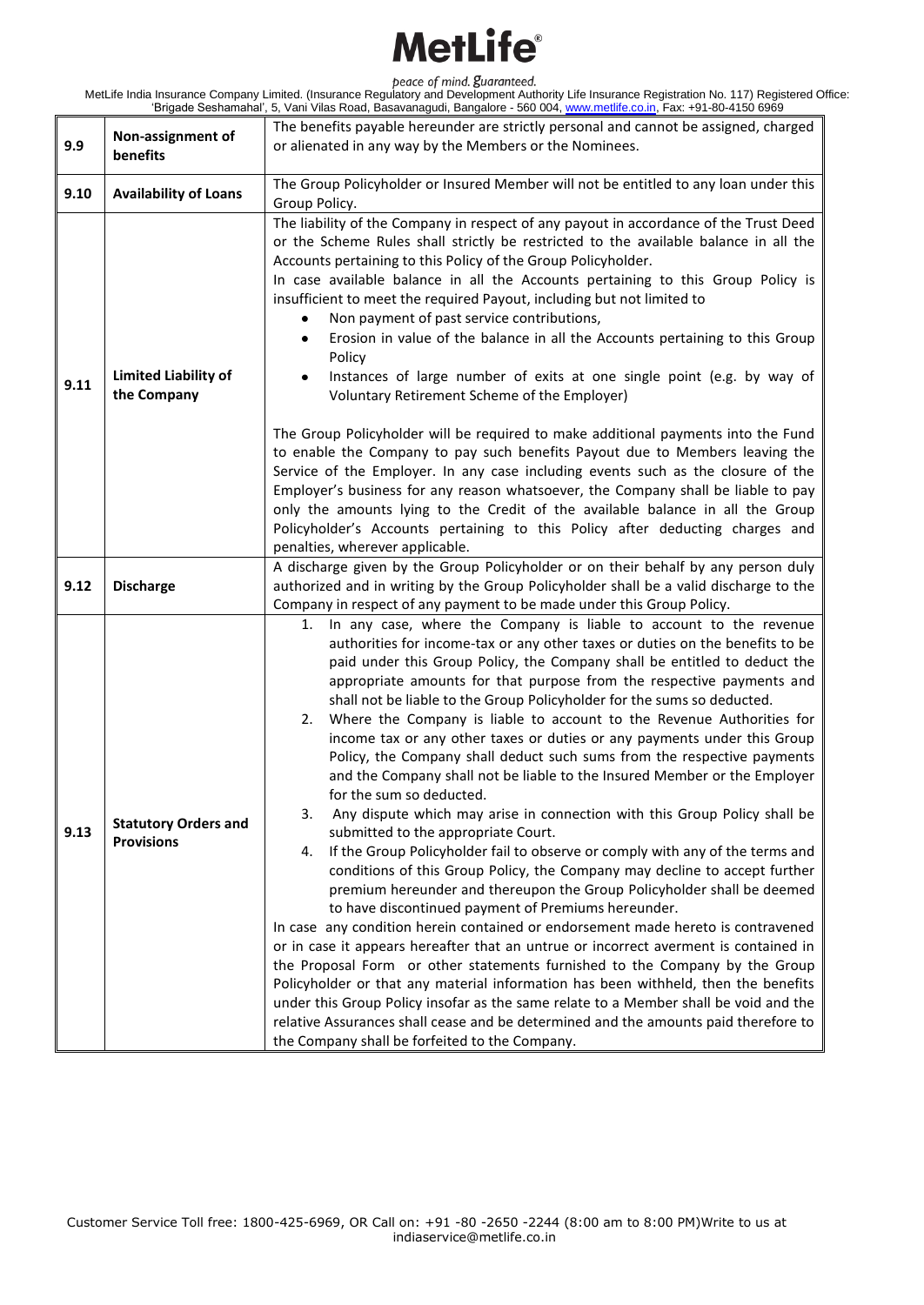| 9.14 | Free look provision                       | The Group Policyholder shall have a period of 15 days from the date of receipt of<br>the Group Policy document to review the terms and conditions of this Group<br>Policy. If there are any objections to any of the terms and conditions, the Group<br>Policyholder shall have the option to return the Group Policy along with a letter<br>stating the reasons for the objections. The policy will accordingly be cancelled<br>and an amount equal to the sum of all Contributions and Premiums less the cost<br>of insurance, medical expenses if any and stamp Duty cost will be refunded to<br>the Group Policyholder. All the Group Policyholder's rights under this policy shall<br>stand extinguished immediately on the cancellation of the policy under the free<br>look option.                                                                                                                  |
|------|-------------------------------------------|-------------------------------------------------------------------------------------------------------------------------------------------------------------------------------------------------------------------------------------------------------------------------------------------------------------------------------------------------------------------------------------------------------------------------------------------------------------------------------------------------------------------------------------------------------------------------------------------------------------------------------------------------------------------------------------------------------------------------------------------------------------------------------------------------------------------------------------------------------------------------------------------------------------|
| 9.15 | <b>Medical Report</b>                     | No request for a copy of the Medical Report, if any, issued by any Medical Examiner<br>who examined any insured member covered under this Policy, will be entertained<br>from the Group Policyholder.<br>Provided that a request, from an Insured Member covered under this Policy, for a<br>copy of the Medical Report, if any, issued by any Medical Examiner who examined<br>the insured member, will be entertained subject to the condition that such Medical<br>Report shall be sent directly to the insured member only, at the address of the<br>insured member furnished to MetLife India.<br>Provided further that, where the Insured Member authorizes the Group Policyholder,<br>in writing to receive a copy of the Medical Report issued on the said Insured Member,<br>the Company shall furnish a copy of the Medical Report to the Group Policyholder,<br>based on the said authorization. |
| 9.16 | <b>Governing Laws and</b><br>Jurisdiction | The terms and conditions of the Group Policy shall be governed by and subject to the<br>laws of the Republic of India. The parties shall be subject to the jurisdiction of the<br>law courts situated in Bangalore for all matters and disputes arising from or related to<br>or concerning the Application, the Declaration, and the Group Policy.                                                                                                                                                                                                                                                                                                                                                                                                                                                                                                                                                         |
| 9.17 | Incontestability                          | In accordance with the provisions of Section 45 of the Insurance Act, 1938, No policy<br>of life insurance shall after the expiry of two years from the date on which it was<br>effected, be called in question by an insurer on the ground that a statement made in<br>the proposal for insurance or in any report of a medical officer, or referee, or friend<br>of the insured, or in any other document leading to the issue of the policy, was<br>inaccurate or false, unless the insurer shows that such statement was material matter<br>or suppressed facts which it was material to disclose and that it was fraudulently<br>made by the policyholder and that the policyholder knew at the time of making it that<br>the statement was false or that it suppressed facts which it was material to disclose.                                                                                       |
| 9.18 | <b>Disclosure</b>                         | This Group Policy has been issued on Employer's and the Group Policyholder's<br>representations that the Employer and the Group Policyholder has made full and<br>accurate disclosures of all material facts and circumstances and that Employer has<br>not misrepresented or suppressed any material facts or circumstances. In the event it<br>Company's knowledge that Employer has misrepresented or<br>comes to the<br>suppressed any material facts and circumstances the Company shall reserve the right<br>at its sole discretion to take such action, as it deem appropriate including cancellation<br>of the Group Policy and forfeiture of Premium(s) received.                                                                                                                                                                                                                                  |
| 9.19 | <b>Taxes</b>                              | Service tax is applicable as per governing laws and the same shall be borne by the<br>Group Policyholder. The Company reserves the right to recover from the Group<br>Policyholder any levies or duties or taxes (including but not limited to service tax), as<br>imposed by the government from time to time.                                                                                                                                                                                                                                                                                                                                                                                                                                                                                                                                                                                             |
| 9.20 | <b>Breach of Warranty</b>                 | If any falsification, inaccuracy, mis-statement, concealment or suppression of<br>information contained in the Application, the Declaration and/or such other<br>documents on the basis of which this Group Policy is issued, is proved, any claim for<br>the Benefit(s) shall stand repudiated.                                                                                                                                                                                                                                                                                                                                                                                                                                                                                                                                                                                                            |